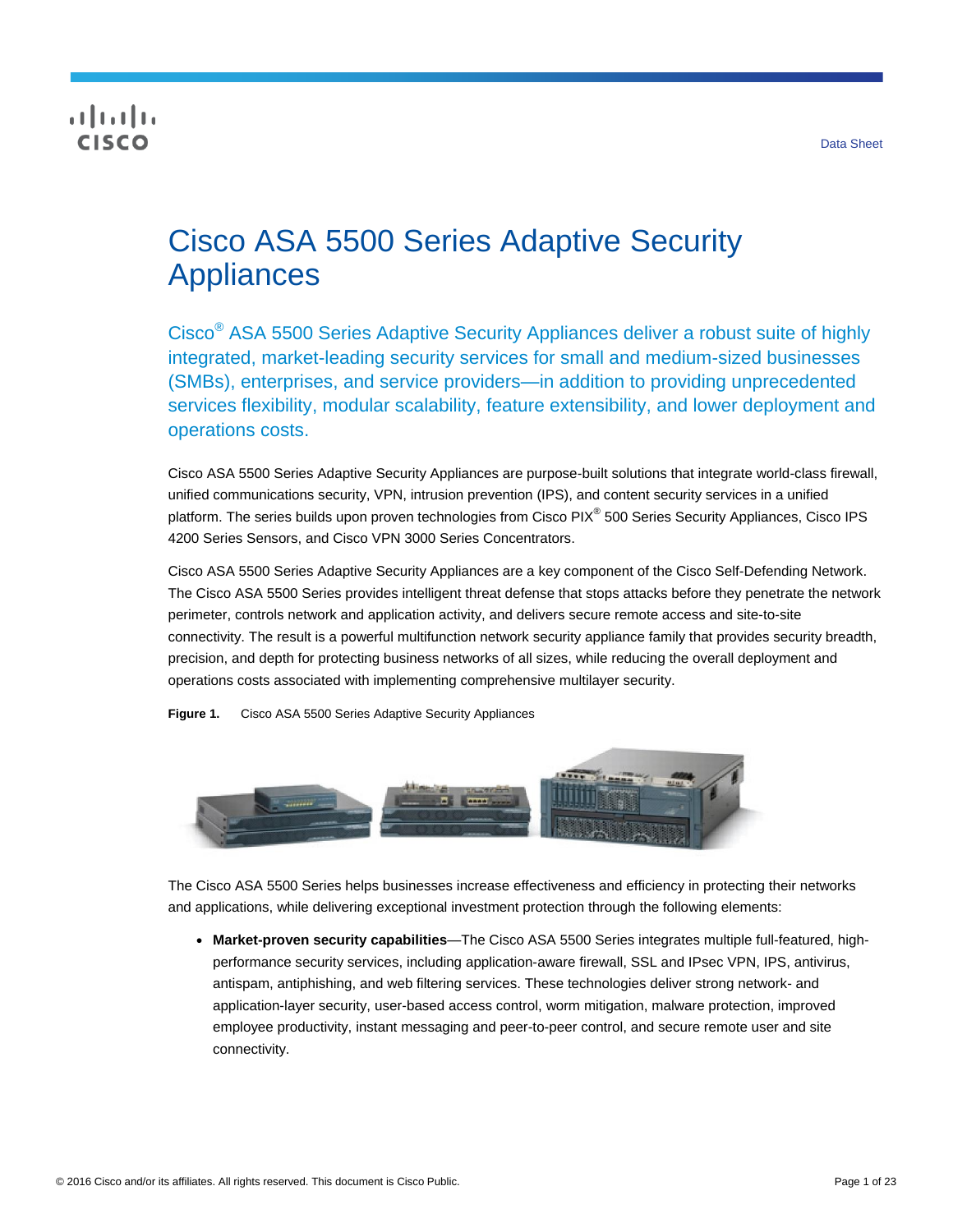- **Extensible integrated services architecture**—The Cisco ASA 5500 Series offers businesses strong, adaptive protection from the fast-evolving threat environment through its unique combination of hardware and software extensibility and its powerful Modular Policy Framework (MPF). The innovative extensible multiprocessor design and software architecture of the Cisco ASA 5500 Series enables businesses to easily install additional high-performance security services through security services modules (SSMs) and security services cards (SSCs). This provides businesses with outstanding investment protection, while enabling them to expand the security services profile of their Cisco ASA 5500 Series, as their security and performance needs grow. All these services are easily managed through the powerful Cisco Modular Policy Framework, which allows businesses to create highly customized security policies while making it simple to add new security and networking services into their existing policies.
- **Reduced deployment and operations costs**—The Cisco ASA 5500 Series enables standardization on a single platform to reduce the overall operational cost of security. A common environment for configuration simplifies management and reduces training costs for staff, while the common hardware platform of the series reduces sparing costs. Additional efficiencies are realized by deploying integrated capabilities, obviating the need for the complex designs required to connect standalone solutions.
- **Comprehensive management interfaces**—The graphical Cisco Adaptive Security Device Manager (ASDM), a comprehensive command line interface (CLI), verbose syslog, and Simple Network Management Protocol (SNMP) support round out a rich complement of management options. Multi-unit deployments benefit greatly from Cisco Security Manager, a platform capable of managing distributed deployments of 5 to 5000 devices. The award-winning Cisco Security Monitoring, Analysis, and Response System (Cisco Security MARS) recognizes and correlates real network attacks and then rapidly defines how to stop them, thereby decreasing administrative overhead by reducing false positives and simplifying audit compliance.

#### The Cisco ASA 5500 Series

The Cisco ASA 5500 Series includes the Cisco ASA 5505, 5510, 5520, 5540, 5550, and 5580 Adaptive Security Appliances—purpose-built, high-performance security solutions that take advantage of Cisco's expertise in developing industry-leading, award-winning security and VPN solutions. Through the Cisco MPF, the Cisco ASA 5500 Series brings a new level of security and policy control to applications and networks. MPF enables highly customizable, flow-specific security policies that have been tailored to application requirements. The performance and extensibility of the Cisco ASA 5500 Series are enhanced through user-installable SSMs. This adaptable architecture enables businesses to rapidly deploy security services when and where they are needed, such as tailoring inspection techniques to specific application and user needs or adding additional intrusion prevention and content security services such as those delivered by the Adaptive Inspection and Prevention (AIP) and Content Security and Control (CSC) SSMs. Furthermore, the modular hardware architecture of the Cisco ASA 5500 Series, along with the powerful MPF, provides the flexibility to meet future network and security requirements, extending the outstanding investment protection provided by the Cisco ASA 5500 Series, and allowing businesses to adapt their network defenses to new threats as they arise.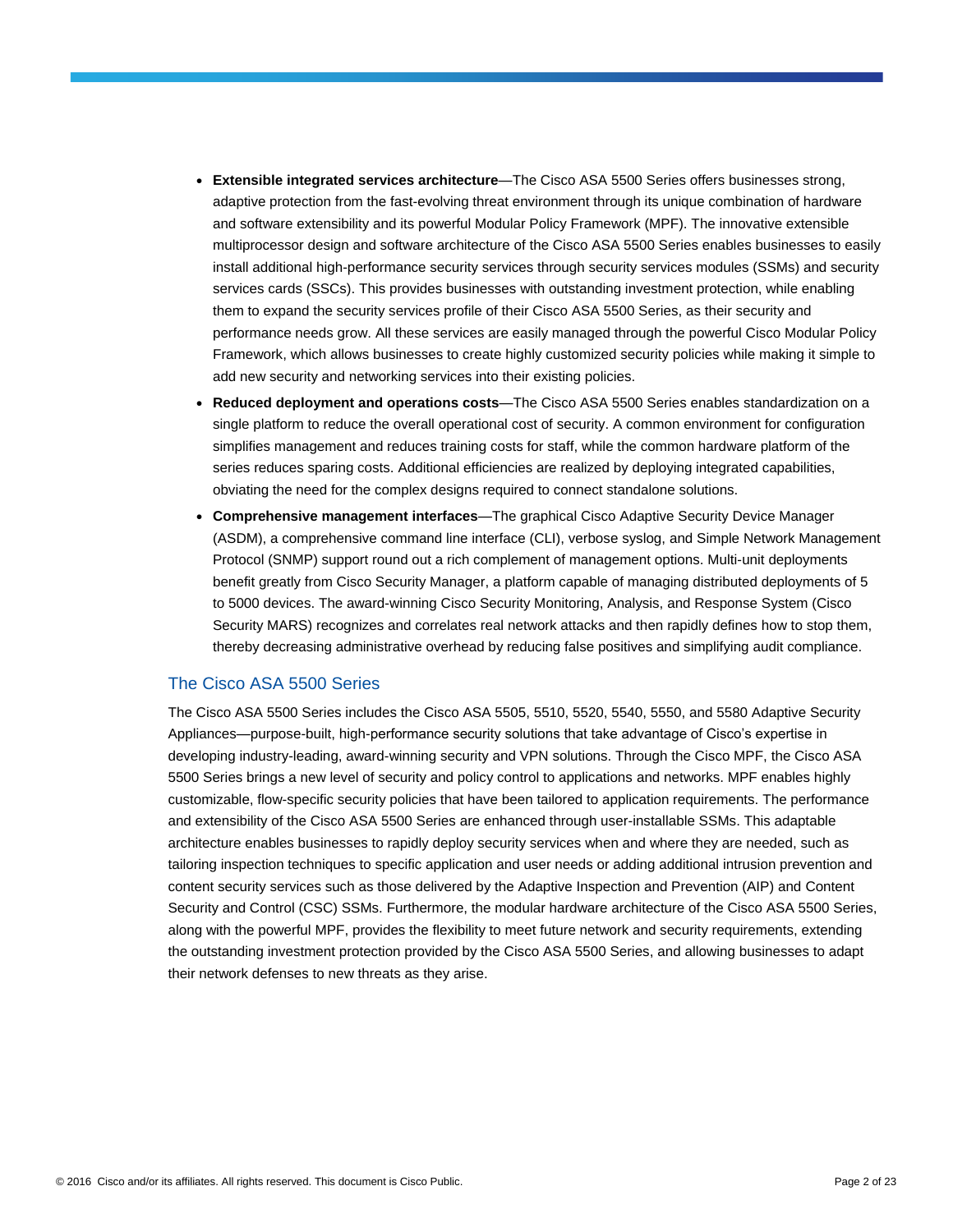All Cisco ASA 5500 Series appliances include maximum IPsec VPN users on the base system; SSL VPN is licensed and purchased separately. By converging SSL and IPsec VPN services with comprehensive threat defense technologies, the Cisco ASA 5500 Series provides highly customizable, granular network access tailored to meet the requirements of diverse deployment environments, while providing advanced endpoint and networklevel security.

#### Cisco ASA 5505 Adaptive Security Appliance

The Cisco ASA 5505 Adaptive Security Appliance is a next-generation, full-featured security appliance for small business, branch office, and enterprise teleworker environments. The Cisco ASA 5505 delivers high-performance firewall, SSL and IPsec VPN, and rich networking services in a modular, "plug-and-play" appliance. Using the integrated Cisco ASDM, the Cisco ASA 5505 can be rapidly deployed and easily managed, enabling businesses to minimize operations costs. The Cisco ASA 5505 features a flexible 8-port 10/100 Fast Ethernet switch, whose ports can be dynamically grouped to create up to three separate VLANs for home, business, and Internet traffic for improved network segmentation and security. The Cisco ASA 5505 provides two Power over Ethernet (PoE) ports, enabling simplified deployment of Cisco IP phones with zero-touch secure voice over IP (VoIP) capabilities, and deployment of external wireless access points for extended network mobility. High-performance intrusion prevention and worm mitigation service is available with the addition of AIP SSC. Multiple USB ports can be used to enable additional services and capabilities in the future.

As business needs grow, customers can install a Security Plus upgrade license, enabling the Cisco ASA 5505 to scale to support a higher connection capacity and up to 25 IPsec VPN users, add full DMZ support, and integrate into switched network environments through VLAN trunking support. Furthermore, this upgrade license maximizes business continuity by enabling support for redundant ISP connections and stateless Active/Standby highavailability services.

Businesses can also extend the Cisco ASA 5505's VPN service by enabling SSL VPN remote access to support various mobile workers and business partners. Cisco Secure Remote-Access Solution deployments can scale up to 25 SSL VPN concurrent users on each Cisco ASA 5505 by installing an SSL VPN upgrade license.

This combination of market-leading security and VPN services, advanced networking features, flexible remote management capabilities, and future extensibility makes the Cisco ASA 5505 an excellent choice for businesses requiring a best-in-class small business, branch office, or enterprise teleworker security solution.

Table 1 lists features of the Cisco ASA 5505.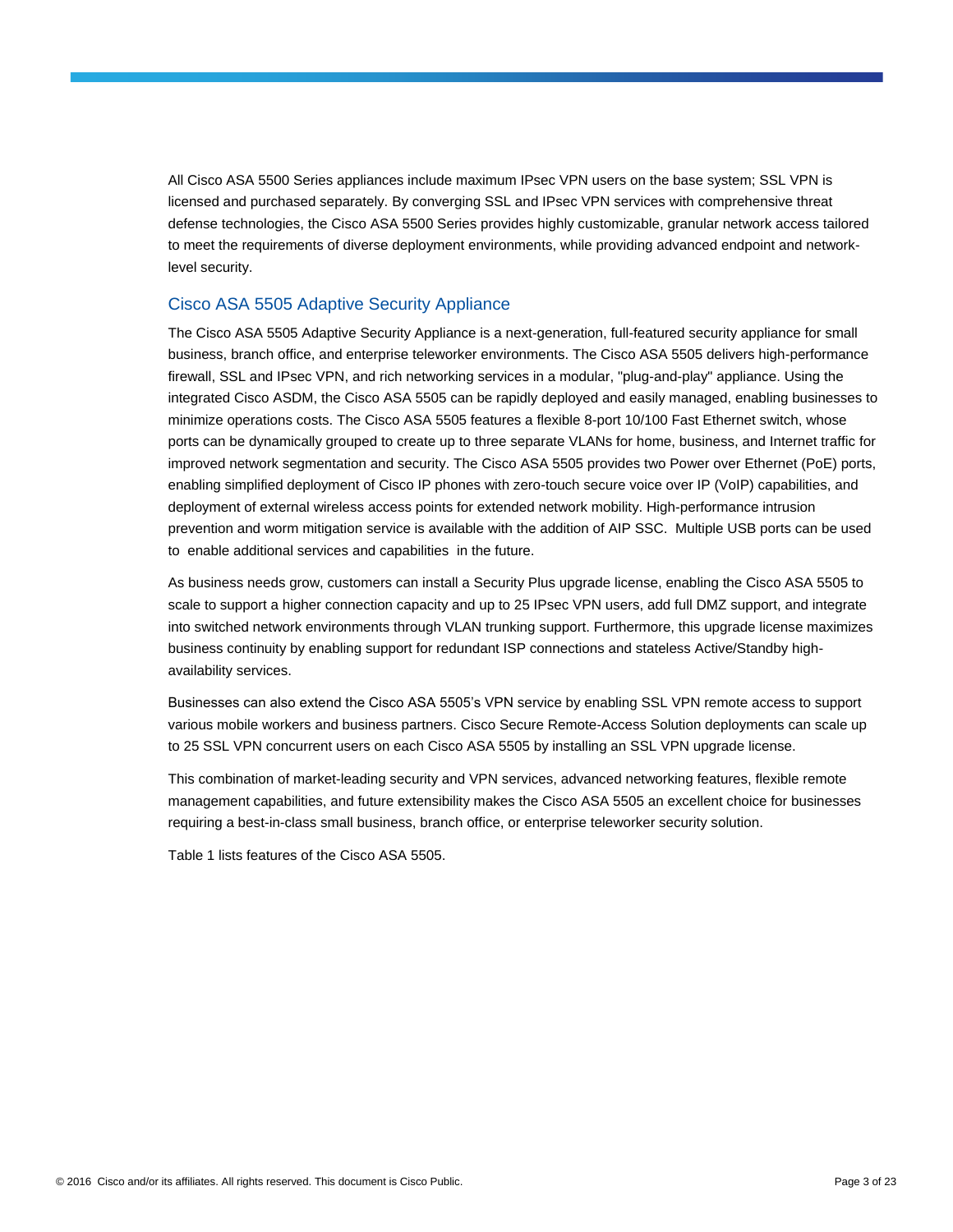| <b>Feature</b>                             | <b>Description</b>                                                             |
|--------------------------------------------|--------------------------------------------------------------------------------|
| <b>Firewall Throughput</b>                 | Up to 150 Mbps                                                                 |
| <b>Maximum Firewall and IPS Throughput</b> | Up to 75 Mbps with AIP SSC-5                                                   |
| <b>VPN Throughput</b>                      | Up to 100 Mbps                                                                 |
| <b>Concurrent Sessions</b>                 | 10,000/25,000**                                                                |
| <b>IPsec VPN Peers</b>                     | $10:25**$                                                                      |
| <b>SSL VPN Peer License Levels*</b>        | 2, 10, or 25                                                                   |
| <b>Interfaces</b>                          | 8-port Fast Ethernet switch with dynamic port grouping (including 2 PoE ports) |
| <b>Virtual Interfaces (VLANs)</b>          | 3 (no trunking support) / 20 (with trunking support)**                         |
| <b>High Availability</b>                   | Not supported; stateless Active/Standby and redundant ISP support**            |

**Table 1.** Cisco ASA 5505 Adaptive Security Appliance Platform Capabilities and Capacities

\* Separately licensed feature; includes two with the base system

\*\* Upgrade available with Cisco ASA 5505 Security Plus license

#### Cisco ASA 5510 Adaptive Security Appliance

The Cisco ASA 5510 Adaptive Security Appliance delivers advanced security and networking services for small and medium-sized businesses and enterprise remote/branch offices in an easy-to-deploy, cost-effective appliance. These services can be easily managed and monitored by the integrated, Cisco ASDM application, thus reducing the overall deployment and operations costs associated with providing this high level of security. The Cisco ASA 5510 Adaptive Security Appliance provides high-performance firewall and VPN services and five integrated 10/100 Fast Ethernet interfaces. It optionally provides high-performance intrusion prevention and worm mitigation services through the AIP SSM, or comprehensive malware protection services through the CSC SSM. This unique combination of services on a single platform makes the Cisco ASA 5510 an excellent choice for businesses requiring a cost-effective, extensible, DMZ-enabled security solution.

As business needs grow, customers can install a Security Plus license, upgrading two of the Cisco ASA 5510 Adaptive Security Appliance interfaces to Gigabit Ethernet and enabling integration into switched network environments through VLAN support. This upgrade license maximizes business continuity by enabling Active/Active and Active/Standby high-availability services. Using the optional security context capabilities of the Cisco ASA 5510 Adaptive Security Appliance, businesses can deploy up to five virtual firewalls within an appliance to enable compartmentalized control of security policies on a departmental level. This virtualization strengthens security and reduces overall management and support costs while consolidating multiple security devices into a single appliance.

Businesses can extend their SSL and IPsec VPN capacity to support a larger number of mobile workers, remote sites, and business partners. Businesses can scale up to 250 SSL VPN peers on each Cisco ASA 5510 by installing an SSL VPN upgrade license; Up to 250 IPsec VPN peers are supported on the base platform.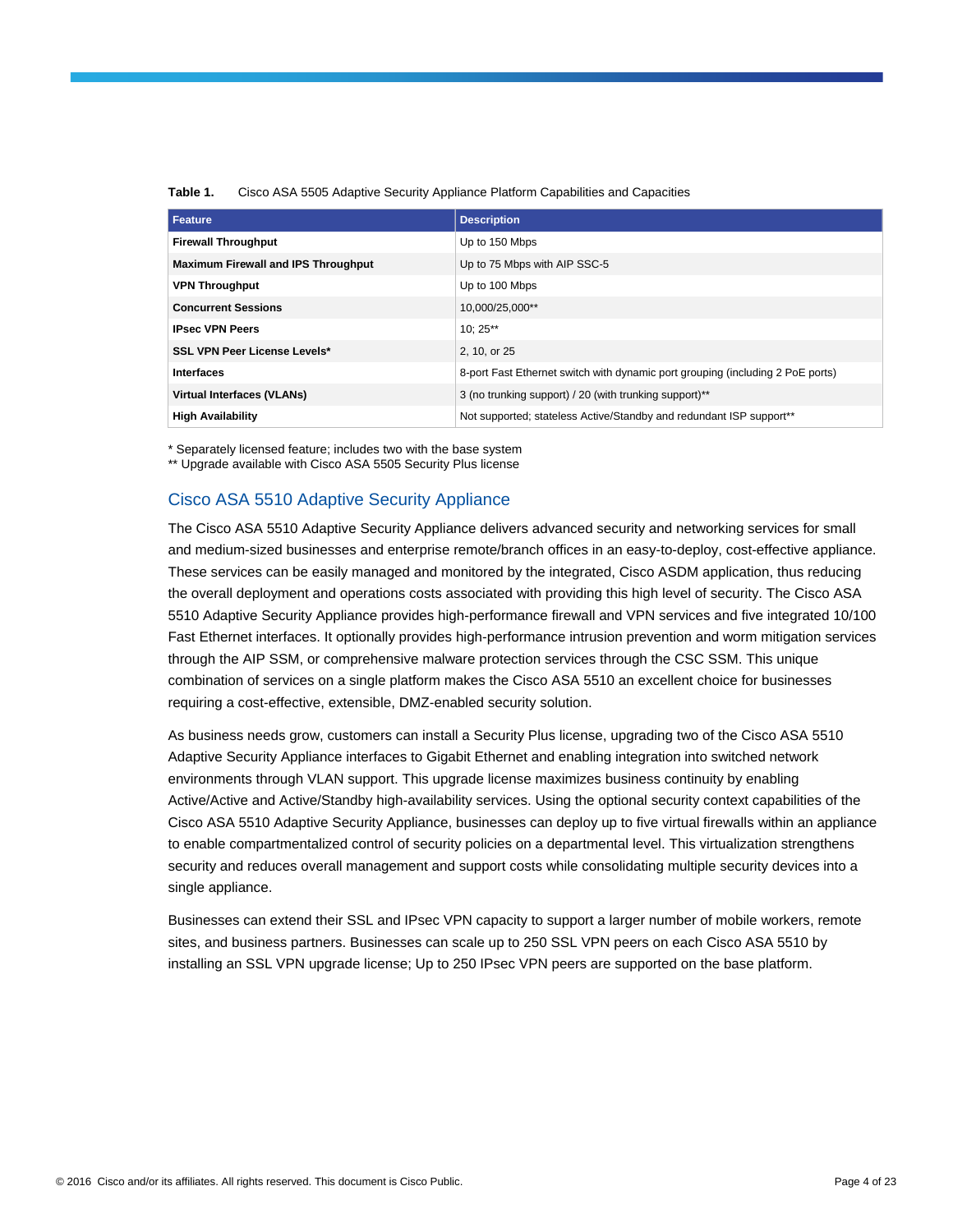VPN capacity and resiliency can also be increased by taking advantage of the Cisco ASA 5510's integrated VPN clustering and load-balancing capabilities (available with a Security Plus license). The Cisco ASA 5510 supports up to 10 appliances in a cluster, offering a maximum of 2500 SSL VPN peers or 2500 IPsec VPN peers per cluster. For business continuity and event planning, the Cisco ASA 5510 can also benefit from the Cisco VPN FLEX licenses, which enable administrators to react to or plan for short-term bursts of concurrent SSL VPN remoteaccess users, for up to a 2-month period.

Table 2 lists features of the Cisco ASA 5510.

| Table 2. | Cisco ASA 5510 Adaptive Security Appliance Platform Capabilities and Capacities |  |  |
|----------|---------------------------------------------------------------------------------|--|--|
|----------|---------------------------------------------------------------------------------|--|--|

| <b>Feature</b>                             | <b>Description</b>                                                   |
|--------------------------------------------|----------------------------------------------------------------------|
| <b>Firewall Throughput</b>                 | Up to 300 Mbps                                                       |
| <b>Maximum Firewall and IPS Throughput</b> | • Up to 150 Mbps with AIP SSM-10<br>• Up to 300 Mbps with AIP SSM-20 |
| <b>VPN Throughput</b>                      | Up to 170 Mbps                                                       |
| <b>Concurrent Sessions</b>                 | 50,000; 130,000***                                                   |
| <b>IPsec VPN Peers</b>                     | 250                                                                  |
| <b>SSL VPN Peer License Levels*</b>        | 2,10, 25, 50, 100, or 250                                            |
| <b>Security Contexts</b>                   | Up to $5**$                                                          |
| Interfaces***                              | 5 Fast Ethernet ports; 2 Gigabit Ethernet + 3 Fast Ethernet***       |
| Virtual Interfaces (VLANs)                 | 50; 100***                                                           |
| Scalability***                             | VPN clustering and load balancing                                    |
| <b>High Availability</b>                   | Not supported; Active/Active****, Active/Standby***                  |

\* Separately licensed feature; includes two with the base system

\*\* Separately licensed feature; includes two with the Cisco ASA 5510 Security Plus license

\*\*\* Upgrade available with Cisco ASA 5510 Security Plus license

\*\*\*\*Available for the firewall feature set

#### Cisco ASA 5520 Adaptive Security Appliance

The Cisco ASA 5520 Adaptive Security Appliance delivers security services with Active/Active high availability and Gigabit Ethernet connectivity for medium-sized enterprise networks in a modular, high-performance appliance. With four Gigabit Ethernet interfaces and support for up to 100 VLANs, businesses can easily deploy the Cisco ASA 5520 into multiple zones within their network. The Cisco ASA 5520 Adaptive Security Appliance scales with businesses as their network security requirements grow, delivering solid investment protection.

Businesses can extend their SSL and IPsec VPN capacity to support a larger number of mobile workers, remote sites, and business partners. Businesses can scale up to 750 SSL VPN peers on each Cisco ASA 5520 by installing an SSL VPN upgrade license; 750 IPsec VPN peers are supported on the base platform. VPN capacity and resiliency can be increased by taking advantage of the Cisco ASA 5520's integrated VPN clustering and loadbalancing capabilities. The Cisco ASA 5520 supports up to 10 appliances in a cluster, offering a maximum of 7500 SSL VPN peers or 7500 IPsec VPN peers per cluster. For business continuity and event planning, the Cisco ASA 5520 can also benefit from the Cisco VPN FLEX licenses, which enable administrators to react to or plan for shortterm bursts of concurrent SSL VPN remote-access users, for up to a 2-month period.

The advanced application-layer security and content security defenses provided by the Cisco ASA 5520 can be extended by deploying the high-performance intrusion prevention and worm mitigation capabilities of the AIP SSM, or the comprehensive malware protection of the CSC SSM. Using the optional security context capabilities of the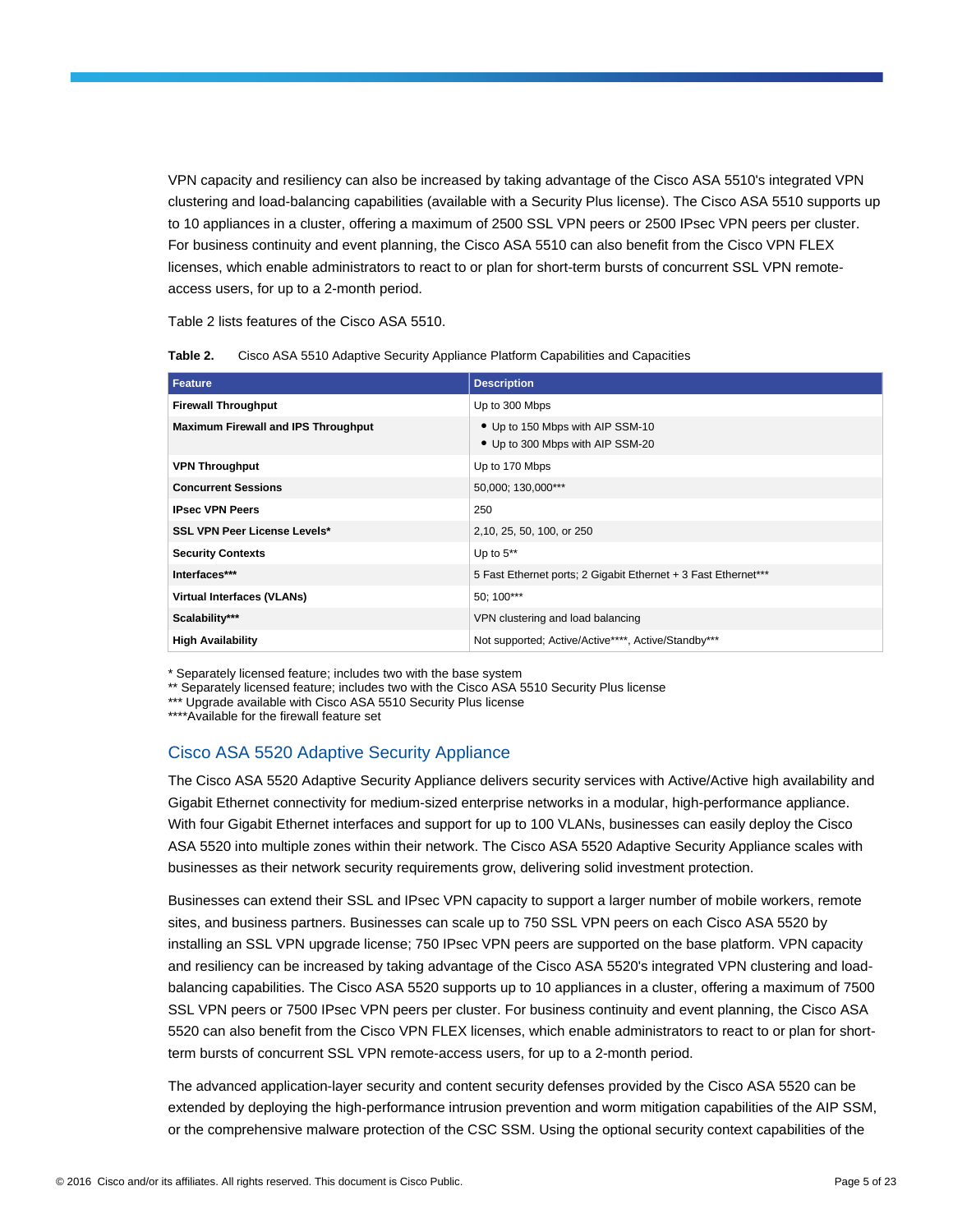Cisco ASA 5520 Adaptive Security Appliance, businesses can deploy up to 20 virtual firewalls within an appliance to enable compartmentalized control of security policies on a departmental level. This virtualization strengthens security and reduces overall management and support costs while consolidating multiple security devices into a single appliance.

Table 3 lists features of the Cisco ASA 5520.

|  | Table 3. | Cisco ASA 5520 Adaptive Security Appliance Platform Capabilities and Capacities |  |  |  |
|--|----------|---------------------------------------------------------------------------------|--|--|--|
|--|----------|---------------------------------------------------------------------------------|--|--|--|

| <b>Feature</b>                             | <b>Description</b>                                                                                       |
|--------------------------------------------|----------------------------------------------------------------------------------------------------------|
| <b>Firewall Throughput</b>                 | Up to 450 Mbps                                                                                           |
| <b>Maximum Firewall and IPS Throughput</b> | • Up to 225 Mbps with AIP SSM-10<br>• Up to 375 Mbps with AIP SSM-20<br>• Up to 450 Mbps with AIP SSM-40 |
| <b>VPN Throughput</b>                      | Up to 225 Mbps                                                                                           |
| <b>Concurrent Sessions</b>                 | 280,000                                                                                                  |
| <b>IPsec VPN Peers</b>                     | 750                                                                                                      |
| <b>SSL VPN Peer License Levels*</b>        | 2,10, 25, 50, 100, 250, 500, or 750                                                                      |
| Security Contexts*                         | Up to 20                                                                                                 |
| <b>Interfaces</b>                          | 4 Gigabit Ethernet ports and 1 Fast Ethernet port                                                        |
| <b>Virtual Interfaces (VLANs)</b>          | 150                                                                                                      |
| <b>Scalability</b>                         | VPN clustering and load balancing                                                                        |
| <b>High Availability</b>                   | Active/Active**, Active/Standby                                                                          |

\*Separately licensed feature; includes two with base system

\*\*Available for the firewall feature set

# Cisco ASA 5540 Adaptive Security Appliance

The Cisco ASA 5540 Adaptive Security Appliance delivers high-performance, high-density security services with Active/Active high availability and Gigabit Ethernet connectivity for medium-sized and large enterprise and serviceprovider networks, in a reliable, modular appliance. With four Gigabit Ethernet interfaces and support for up to 100 VLANs, businesses can use the Cisco ASA 5540 to segment their network into numerous zones for improved security. The Cisco ASA 5540 Adaptive Security Appliance scales with businesses as their network security requirements grow, delivering exceptional investment protection and services scalability. The advanced network and application-layer security services and content security defenses provided by the Cisco ASA 5540 Adaptive Security Appliance can be extended by deploying the AIP SSM for high-performance intrusion prevention and worm mitigation.

Businesses can scale their SSL and IPsec VPN capacity to support a larger number of mobile workers, remote sites, and business partners. Businesses can scale up to 2500 SSL VPN peers on each Cisco ASA 5540 by installing an SSL VPN upgrade license; 5000 IPsec VPN peers are supported on the base platform. VPN capacity and resiliency can also be increased by taking advantage of the Cisco ASA 5540's integrated VPN clustering and load-balancing capabilities. The Cisco ASA 5540 supports up to 10 appliances in a cluster, supporting a maximum of 25,000 SSL VPN peers or 50,000 IPsec VPN peers per cluster. For business continuity and event planning, the ASA 5540 can also benefit from the Cisco VPN FLEX licenses, which enable administrators to react to or plan for short-term bursts of concurrent SSL VPN remote-access users, for up to a 2-month period.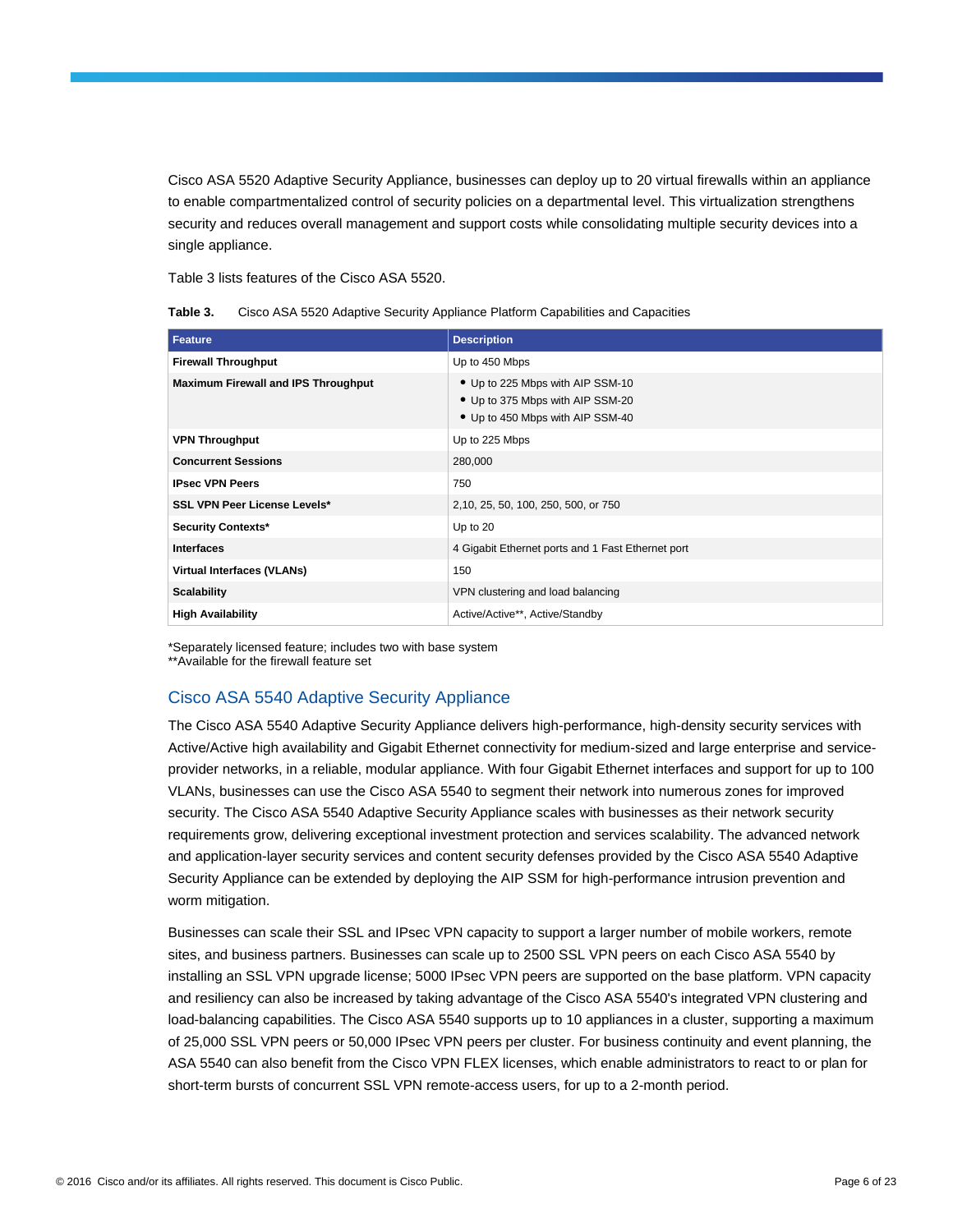Using the optional security context capabilities of the Cisco ASA 5540 Adaptive Security Appliance, businesses can deploy up to 50 virtual firewalls within an appliance to enable compartmentalized control of security policies on a per-department or per-customer basis, and deliver reduced overall management and support costs.

Table 4 lists features of the Cisco ASA 5540.

| Table 4. |  |  |  | Cisco ASA 5540 Adaptive Security Appliance Platform Capabilities and Capacities |
|----------|--|--|--|---------------------------------------------------------------------------------|
|          |  |  |  |                                                                                 |

| <b>Feature</b>                             | <b>Description</b>                                                   |
|--------------------------------------------|----------------------------------------------------------------------|
| <b>Firewall Throughput</b>                 | Up to 650 Mbps                                                       |
| <b>Maximum Firewall and IPS Throughput</b> | • Up to 500 Mbps with AIP-SSM-20<br>• Up to 650 Mbps with AIP-SSM-40 |
| <b>VPN Throughput</b>                      | Up to 325 Mbps                                                       |
| <b>Concurrent Sessions</b>                 | 400,000                                                              |
| <b>IPsec VPN Peers</b>                     | 5000                                                                 |
| <b>SSL VPN Peer License Levels*</b>        | 2, 10, 25, 50, 100, 250, 500, 750, 1000, and 2500                    |
| <b>Security Contexts</b>                   | Up to $50^*$                                                         |
| <b>Interfaces</b>                          | 4 Gigabit Ethernet ports and 1 Fast Ethernet port                    |
| <b>Virtual Interfaces (VLANs)</b>          | 200                                                                  |
| <b>Scalability</b>                         | VPN clustering and load balancing                                    |
| <b>High Availability</b>                   | Active/Active**, Active/Standby                                      |

\*Separately licensed feature; includes two with base system \*\*Available for the firewall feature set

# Cisco ASA 5550 Adaptive Security Appliance

The Cisco ASA 5550 Adaptive Security Appliance delivers gigabit-class security services with Active/Active high availability and fiber and Gigabit Ethernet connectivity for large enterprise and service-provider networks in a reliable, 1-rack-unit form factor. Using its eight Gigabit Ethernet interfaces, four Small Form-Factor Pluggable (SFP) fiber interfaces\*, and support for up to 200 VLANs, businesses can segment their network into numerous high-performance zones for improved security.

The Cisco ASA 5550 Adaptive Security Appliance scales with businesses as their network security requirements grow, delivering exceptional investment protection and services scalability. Businesses can scale their SSL and IPsec VPN capacity to support a larger number of mobile workers, remote sites, and business partners. Businesses can scale up to 5000 SSL VPN peers on each Cisco ASA 5550 by installing an SSL VPN upgrade license; 5000 IPsec VPN peers are supported on the base platform. VPN capacity and resiliency can also be increased by taking advantage of the Cisco ASA 5550's integrated VPN clustering and load-balancing capabilities. The Cisco ASA 5550 supports up to 10 appliances in a cluster, supporting a maximum of 50,000 SSL VPN peers or 50,000 IPsec VPN peers per cluster. For business continuity and event planning, the ASA 5550 can also benefit from the Cisco VPN FLEX licenses, which enable administrators to react to or plan for short-term bursts of concurrent SSL VPN remote-access users, for up to a 2-month period.

Using the optional security context capabilities of the Cisco ASA 5550 Adaptive Security Appliance, businesses can deploy up to 50 virtual firewalls within an appliance to enable compartmentalized control of security policies on a per-department or per-customer basis, and deliver reduced overall management and support costs.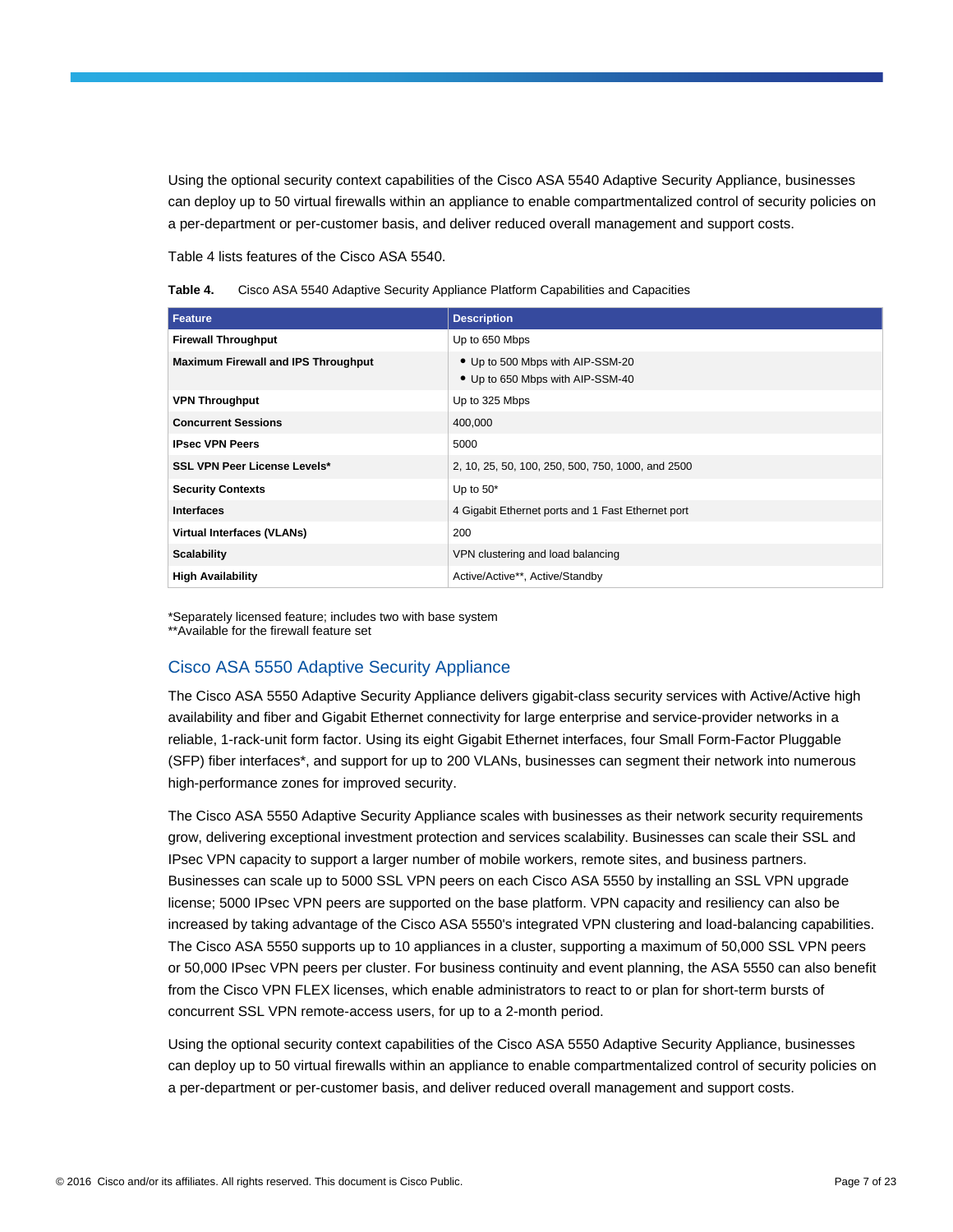Note: The system provides a total of 12 Gigabit Ethernet ports, of which only 8 can be in service at any time. Businesses can choose between copper or fiber connectivity, providing flexibility for data center, campus, or enterprise edge connectivity.

Table 5 lists features of the Cisco ASA 5550.

| Table 5. |  | Cisco ASA 5550 Adaptive Security Appliance Platform Capabilities and Capacities |  |  |  |
|----------|--|---------------------------------------------------------------------------------|--|--|--|
|----------|--|---------------------------------------------------------------------------------|--|--|--|

| Feature                             | <b>Description</b>                                                    |
|-------------------------------------|-----------------------------------------------------------------------|
| <b>Firewall Throughput</b>          | Up to 1.2 Gbps                                                        |
| <b>VPN Throughput</b>               | Up to 425 Mbps                                                        |
| <b>Concurrent Sessions</b>          | 650,000                                                               |
| <b>IPsec VPN Peers</b>              | 5000                                                                  |
| <b>SSL VPN Peer License Levels*</b> | 2,10, 25, 50, 100, 250, 500, 750, 1000, 2500, and 5000                |
| <b>Security Contexts</b>            | Up to $50^*$                                                          |
| <b>Interfaces</b>                   | 8 Gigabit Ethernet ports, 4 SFP fiber ports, and 1 Fast Ethernet port |
| <b>Virtual Interfaces (VLANs)</b>   | 250                                                                   |
| <b>Scalability</b>                  | VPN clustering and load balancing                                     |
| <b>High Availability</b>            | Active/Active**, Active/Standby                                       |

\*Separately licensed feature; includes two with base system \*\*Available for the firewall feature set

## Cisco ASA 5580 Adaptive Security Appliances

The Cisco ASA 5580-20 and 5580-40 Adaptive Security Appliances deliver multigigabit security services for large enterprise, data center, and service-provider networks in a robust, 4-rack-unit form factor. The Cisco ASA 5580 accommodates high-density copper and optical interfaces with scalability from Fast Ethernet to 10Gigabit Ethernet, enabling unparalleled security and deployment flexibility. Cisco ASA 5580 Adaptive Security Appliances include six interface card expansion slots with support for up to 24 Gigabit Ethernet interfaces or up to 12 10Gigabit Ethernet interfaces that simplify provisioning and enable campus segmentation. Furthermore, this high-density design enables security virtualization while retaining physical segmentation desired in managed security and infrastructure consolidation applications.

The Cisco ASA 5580 Series are offered at two performance levels: the Cisco ASA 5580-20 with 5 Gbps of realworld firewall performance, and the high-end Cisco ASA 5580-40 with 10 Gbps of real-world firewall performance. Their multicore, multiprocessor architecture delivers radical scalability for the most demanding network security and VPN concentration applications. Real-time applications can be transparently secured thanks to the extremely low latency, high session concurrency, and connection setup rates.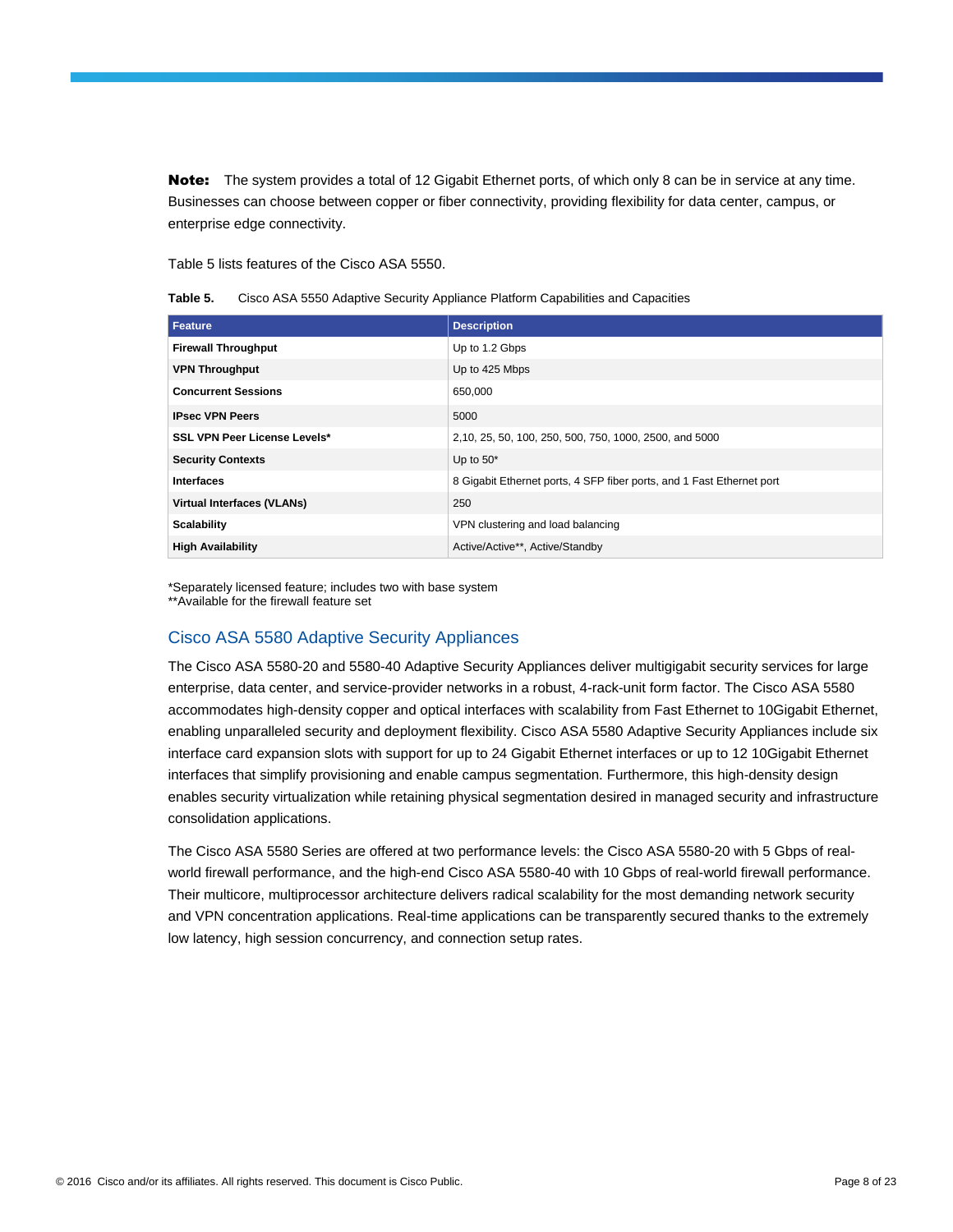Businesses can scale their SSL and IPsec VPN capacity to support a larger number of mobile workers, remote sites, and business partners. Businesses can scale up to 10,000 SSL VPN peers on each Cisco ASA 5550 by installing an SSL VPN upgrade license; 10,000 IPsec VPN peers are supported on the base platform. Cisco ASA 5580 Adaptive Security Appliances can also be clustered to provide improved reliability and scalability, with support for up to 100,000 SSL or IPsec remote-access clients when deploying 10 appliances in a cluster. For business continuity and event planning, the ASA 5580 can also benefit from the Cisco VPN FLEX licenses, which enable administrators to react to or plan for short-term bursts of concurrent SSL VPN remote-access users, for up to a 2 month period.

Additional features, including security virtualization through the use of security contexts and VLANs, increase service velocity while reducing operational and administrative overhead.

Table 6 lists features of the Cisco ASA 5580 Security Appliances.

| <b>Feature</b>                      | ASA 5580-20                                                                                                            | ASA 5580-40                                                                                                         |
|-------------------------------------|------------------------------------------------------------------------------------------------------------------------|---------------------------------------------------------------------------------------------------------------------|
| <b>Maximum Firewall Throughput</b>  | 5 Gbps (real-world HTTP), 10 Gbps (jumbo frames)                                                                       | 10 Gbps (real-world HTTP), 20 Gbps (jumbo frames)                                                                   |
| <b>Maximum VPN Throughput</b>       | 1 Gbps                                                                                                                 | 1 Gbps                                                                                                              |
| <b>Concurrent Sessions</b>          | 1,000,000                                                                                                              | 2,000,000                                                                                                           |
| <b>IPsec VPN Peers</b>              | 10000                                                                                                                  | 10000                                                                                                               |
| <b>SSL VPN Peer License Levels*</b> | 2,10, 25, 50, 100, 250, 500, 750, 1000, 2500, 5000,<br>and 10,000                                                      | 2,10, 25, 50, 100, 250, 500, 750, 1000, 2500, 5000,<br>and 10000                                                    |
| <b>Security Contexts</b>            | Up to $50^*$                                                                                                           | Up to $50^*$                                                                                                        |
| <b>Interfaces</b>                   | 2 Gigabit Ethernet management                                                                                          | 2 Gigabit Ethernet management                                                                                       |
| <b>Interface Card Slots</b>         | 6                                                                                                                      | 6                                                                                                                   |
| <b>Interface Card Options</b>       | • 4 Port 10/100/1000, RJ45<br>• 4 Port Gigabit Ethernet fiber, SR, LC<br>2 Port 10 Gigabit Ethernet fiber, SR, LC<br>٠ | • 4 Port 10/100/1000, RJ45<br>• 4 Port Gigabit Ethernet fiber, SR, LC<br>• 2 Port 10 Gigabit Ethernet fiber, SR, LC |
| <b>Virtual Interfaces (VLANs)</b>   | 100                                                                                                                    | 100                                                                                                                 |
| <b>Scalability</b>                  | VPN clustering and load balancing                                                                                      | VPN clustering and load balancing                                                                                   |
| <b>High Availability</b>            | Active/Active**, Active/Standby                                                                                        | Active/Active**, Active/Standby                                                                                     |
| <b>Redundant Power</b>              | Supported, second power supply optional                                                                                | Supported, second power supply optional                                                                             |

| Table 6. | Cisco ASA 5580 Adaptive Security Appliance Platform Capabilities and Capacities |  |  |  |
|----------|---------------------------------------------------------------------------------|--|--|--|
|          |                                                                                 |  |  |  |

\* Separately licensed feature; includes two with base system

\*\*\*\*Available for the firewall feature set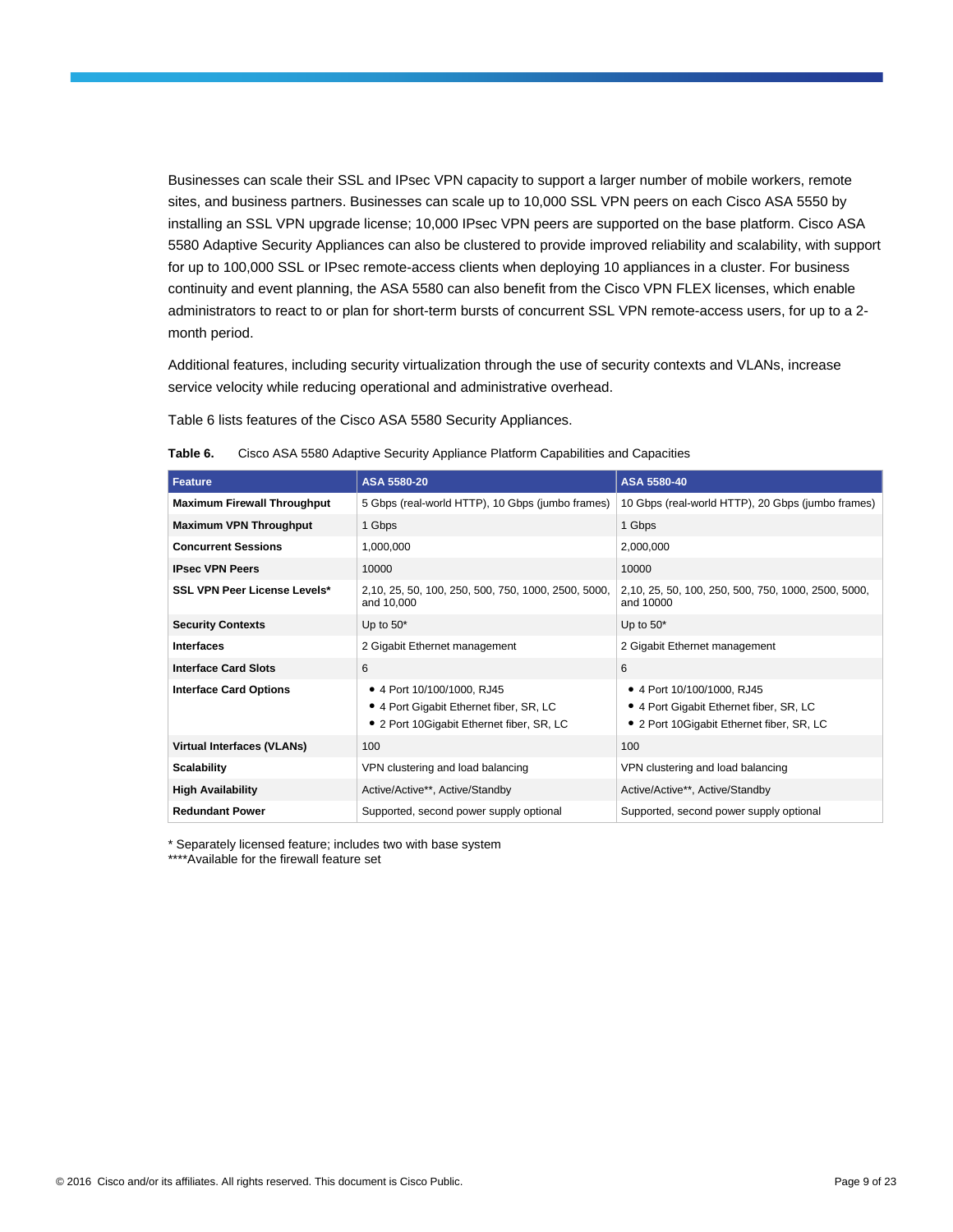# **Specifications**

Table 7 and 8 provides a comparison of the Cisco ASA 5505, 5510, 5520, 5540, 5550, and 5580 Adaptive Security Appliances.

**Table 7.** Characteristics of Cisco ASA 5500 Series Adaptive Security Appliances

| <b>Feature</b>                                                 | <b>Cisco ASA 5505</b>                                                          | Cisco ASA 5510                                                             | Cisco ASA 5520                                                                                                    | Cisco ASA 5540                                                             | <b>Cisco ASA 5550</b>                                  |
|----------------------------------------------------------------|--------------------------------------------------------------------------------|----------------------------------------------------------------------------|-------------------------------------------------------------------------------------------------------------------|----------------------------------------------------------------------------|--------------------------------------------------------|
|                                                                |                                                                                |                                                                            |                                                                                                                   |                                                                            |                                                        |
| <b>Users/Nodes</b>                                             | 10, 50, or unlimited                                                           | Unlimited                                                                  | Unlimited                                                                                                         | Unlimited                                                                  | Unlimited                                              |
| <b>Firewall</b><br><b>Throughput</b>                           | Up to 150 Mbps                                                                 | Up to 300 Mbps                                                             | Up to 450 Mbps                                                                                                    | Up to 650 Mbps                                                             | Up to 1.2 Gbps                                         |
| <b>Maximum</b><br><b>Firewall and IPS</b><br><b>Throughput</b> | • Up to 150 Mbps<br>with AIP-SSC-5                                             | • Up to 150 Mbps<br>with AIP-SSM-10<br>• Up to 300 Mbps<br>with AIP-SSM-20 | • Up to 225 Mbps<br>with AIP-SSM-10<br>• Up to 375 Mbps<br>with AIP-SSM-20<br>• Up to 450 Mbps<br>with AIP-SSM-40 | • Up to 500 Mbps<br>with AIP-SSM-20<br>• Up to 650 Mbps<br>with AIP-SSM-40 | Not available                                          |
| <b>3DES/AES VPN</b><br><b>Throughput</b>                       | Up to 100 Mbps                                                                 | Up to 170 Mbps                                                             | Up to 225 Mbps                                                                                                    | Up to 325 Mbps                                                             | Up to 425 Mbps                                         |
| <b>IPsec VPN</b><br>Peers                                      | $10; 25*$                                                                      | 250                                                                        | 750                                                                                                               | 5000                                                                       | 5000                                                   |
| <b>SSL VPN Peers*</b><br>Included/<br>Maximum)                 | 2/25                                                                           | 2/250                                                                      | 2/750                                                                                                             | 2/2500                                                                     | 2/5000                                                 |
| <b>Concurrent</b><br><b>Connections</b>                        | 10,000; 25,000*                                                                | 50,000; 130,000*                                                           | 280,000                                                                                                           | 400,000                                                                    | 650,000                                                |
| <b>New</b><br>Connections/<br>Second                           | 4000                                                                           | 9000                                                                       | 12,000                                                                                                            | 25,000                                                                     | 36,000                                                 |
| Integrated<br><b>Network Ports</b>                             | 8-port Fast Ethernet<br>switch (including 2 PoE<br>ports)                      | 5 Fast Ethernet ports;<br>2 Gigabit Ethernet + 3<br>Fast Ethernet ports*   | 4 Gigabit Ethernet,<br>1 Fast Ethernet                                                                            | 4 Gigabit Ethernet,<br>1 Fast Ethernet                                     | 8 Gigabit Ethernet,<br>4 SFP Fiber, 1 Fast<br>Ethernet |
| <b>Virtual</b><br><b>Interfaces</b><br>(VLANs)                 | 3 (no trunking<br>support)/20 (with<br>trunking support)*                      | 50/100*                                                                    | 150                                                                                                               | 200                                                                        | 250                                                    |
| Security<br>Contexts<br>(Included/<br>Maximum)*                | 0/0                                                                            | 0/0 (Base); 2/5<br>(Security Plus)                                         | 2/20                                                                                                              | 2/50                                                                       | 2/50                                                   |
| <b>High Availability</b>                                       | Not supported;<br>stateless<br>Active/Standby and<br>redundant ISP<br>support* | Not supported;<br>Active/Active and<br>Active/ Standby**                   | Active/Active and<br>Active/ Standby                                                                              | Active/Active and<br>Active/ Standby                                       | Active/Active and<br>Active/ Standby                   |
| <b>Expansion Slot</b>                                          | 1, SSC                                                                         | 1, SSM                                                                     | 1, SSM                                                                                                            | 1, SSM                                                                     | $\mathbf 0$                                            |
| User-Accessible<br><b>Flash Slot</b>                           | $\mathbf 0$                                                                    | $\mathbf{1}$                                                               | 1                                                                                                                 | $\mathbf{1}$                                                               | $\mathbf{1}$                                           |
| USB 2.0 Ports                                                  | 3 (1 on front, 2 on rear)                                                      | 2                                                                          | $\overline{c}$                                                                                                    | $\overline{2}$                                                             | $\overline{2}$                                         |
| <b>Serial Ports</b>                                            | 1 RJ-45 console                                                                | 2 RJ-45, console and                                                       | 2 RJ-45, console and                                                                                              | 2 RJ-45, console and                                                       | 2 RJ-45, console and                                   |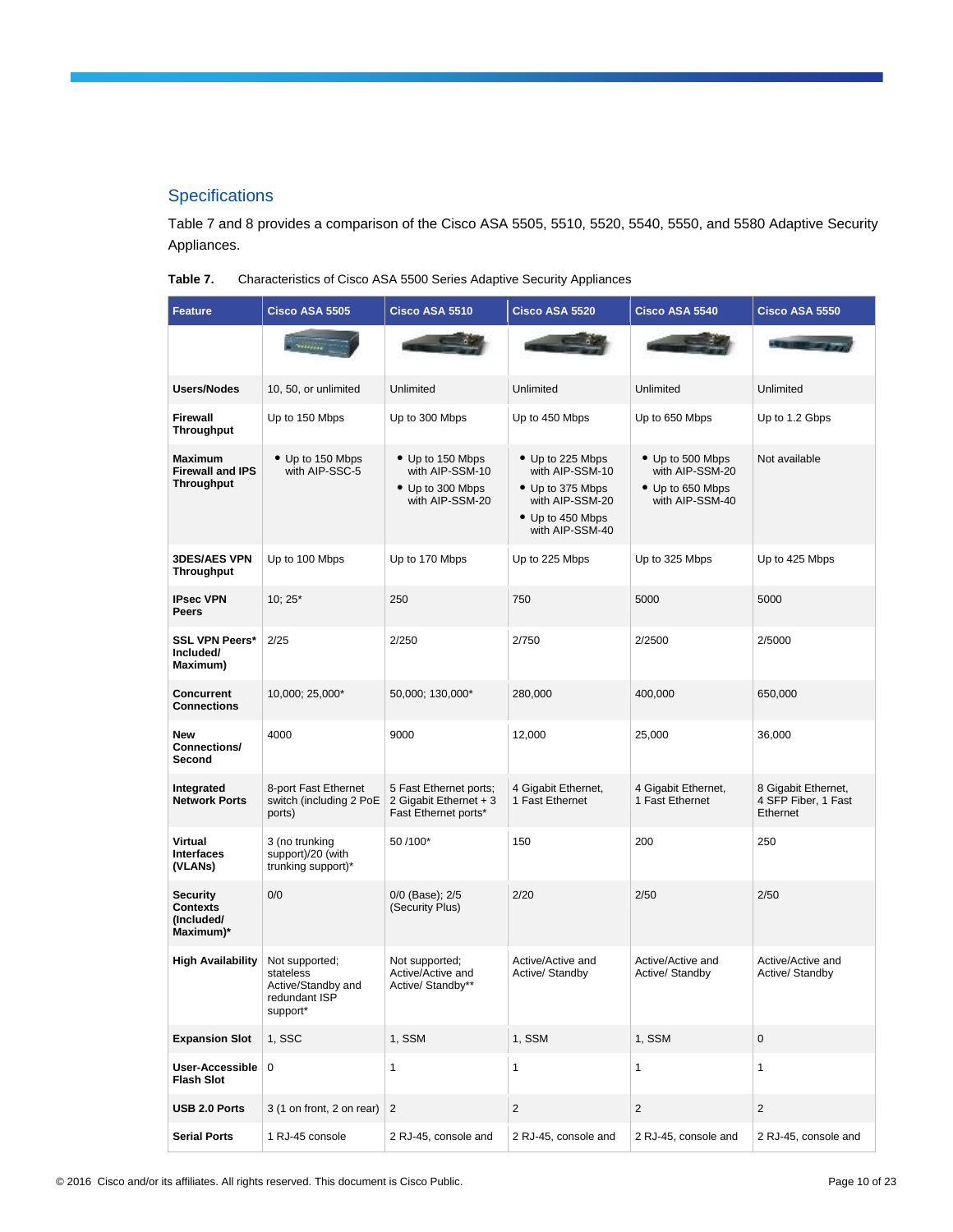| <b>Feature</b>                                             | <b>Cisco ASA 5505</b>                                    | Cisco ASA 5510                                                              | Cisco ASA 5520        |                                       | Cisco ASA 5540                         | Cisco ASA 5550        |
|------------------------------------------------------------|----------------------------------------------------------|-----------------------------------------------------------------------------|-----------------------|---------------------------------------|----------------------------------------|-----------------------|
|                                                            |                                                          | auxiliary                                                                   | auxiliary             |                                       | auxiliary                              | auxiliary             |
| Rack-Mountable                                             | Yes, with rack-mount<br>kit (available in the<br>future) | Yes                                                                         | Yes                   |                                       | Yes                                    | Yes                   |
| <b>Wall-Mountable</b>                                      | Yes, with wall-mount<br>kit (available in the<br>future) | Not Available                                                               | Not Available         |                                       | Not Available                          | Not Available         |
| <b>Security Lock</b><br>Slot (for<br>Physical<br>Security) | Yes                                                      | Not Available                                                               | Not Available         |                                       | Not Available                          | Not Available         |
| <b>Technical Specifications</b>                            |                                                          |                                                                             |                       |                                       |                                        |                       |
| <b>Memory</b>                                              | 256 MB                                                   | 256 MB                                                                      | 512 MB                |                                       | 1 GB                                   | 4 GB                  |
| <b>Minimum</b><br><b>System Flash</b>                      | 64 MB                                                    | 64 MB                                                                       | 64 MB                 |                                       | 64 MB                                  | 64 MB                 |
| <b>System Bus</b>                                          | Multibus architecture                                    | Multibus architecture                                                       | Multibus architecture |                                       | Multibus architecture                  | Multibus architecture |
| <b>Environmental Operating Ranges</b>                      |                                                          |                                                                             |                       |                                       |                                        |                       |
| Operating                                                  |                                                          |                                                                             |                       |                                       |                                        |                       |
| Temperature                                                | 32 to 104°F (0 to 40°C)                                  |                                                                             |                       | 32 to 104°F (0 to 40°C)               |                                        |                       |
| Relative humidity                                          | 5 to 95 percent noncondensing                            |                                                                             |                       | 5 to 95 percent noncondensing         |                                        |                       |
| Altitude                                                   |                                                          | Designed and tested for: 0 to 9840 ft (3000 m). Agency approved for: 2000 m |                       |                                       |                                        |                       |
| Shock                                                      | 1.14 m/sec (45 in /sec) $\frac{1}{2}$ sine input         |                                                                             |                       |                                       | 1.14 m/sec (45 in./sec) 1/2 sine input |                       |
| Vibration                                                  | 0.41 Grms2 (3 to 500 Hz) random input                    |                                                                             |                       |                                       | 0.41 Grms2 (3 to 500 Hz) random input  |                       |
| Acoustic noise                                             | 0 dBa max                                                |                                                                             |                       | 60 dBa max                            |                                        |                       |
| Nonoperating                                               |                                                          |                                                                             |                       |                                       |                                        |                       |
| Temperature                                                | -13 to 158ºF (-25 to 70°C)                               |                                                                             |                       |                                       | -13 to 158ºF (-25 to 70°C)             |                       |
| Relative humidity                                          | 5 to 95 percent noncondensing                            |                                                                             |                       |                                       | 5 to 95 percent noncondensing          |                       |
| Altitude                                                   | 0 to 15,000 ft (4570 m)                                  |                                                                             |                       | 0 to 15,000 ft (4570 m)               |                                        |                       |
| Shock                                                      | 30 G                                                     |                                                                             |                       | 30 G                                  |                                        |                       |
| Vibration                                                  | 0.41 Grms2 (3 to 500 Hz) random input                    |                                                                             |                       | 0.41 Grms2 (3 to 500 Hz) random input |                                        |                       |
| Power                                                      |                                                          |                                                                             |                       |                                       |                                        |                       |
| Input (per Power Supply)                                   |                                                          |                                                                             |                       |                                       |                                        |                       |
| Range line<br>voltage                                      | 100 to 240 VAC                                           |                                                                             |                       | 100 to 240 VAC                        |                                        |                       |
| Normal line<br>voltage                                     | 100 to 240 VAC                                           |                                                                             |                       | 100 to 240 VAC                        |                                        |                       |
| Current                                                    | 1.8A                                                     |                                                                             |                       | 3A                                    |                                        |                       |
| Frequency                                                  | 50/60 Hz                                                 |                                                                             |                       |                                       | 47/63 Hz, single-phase                 |                       |
| Output                                                     |                                                          |                                                                             |                       |                                       |                                        |                       |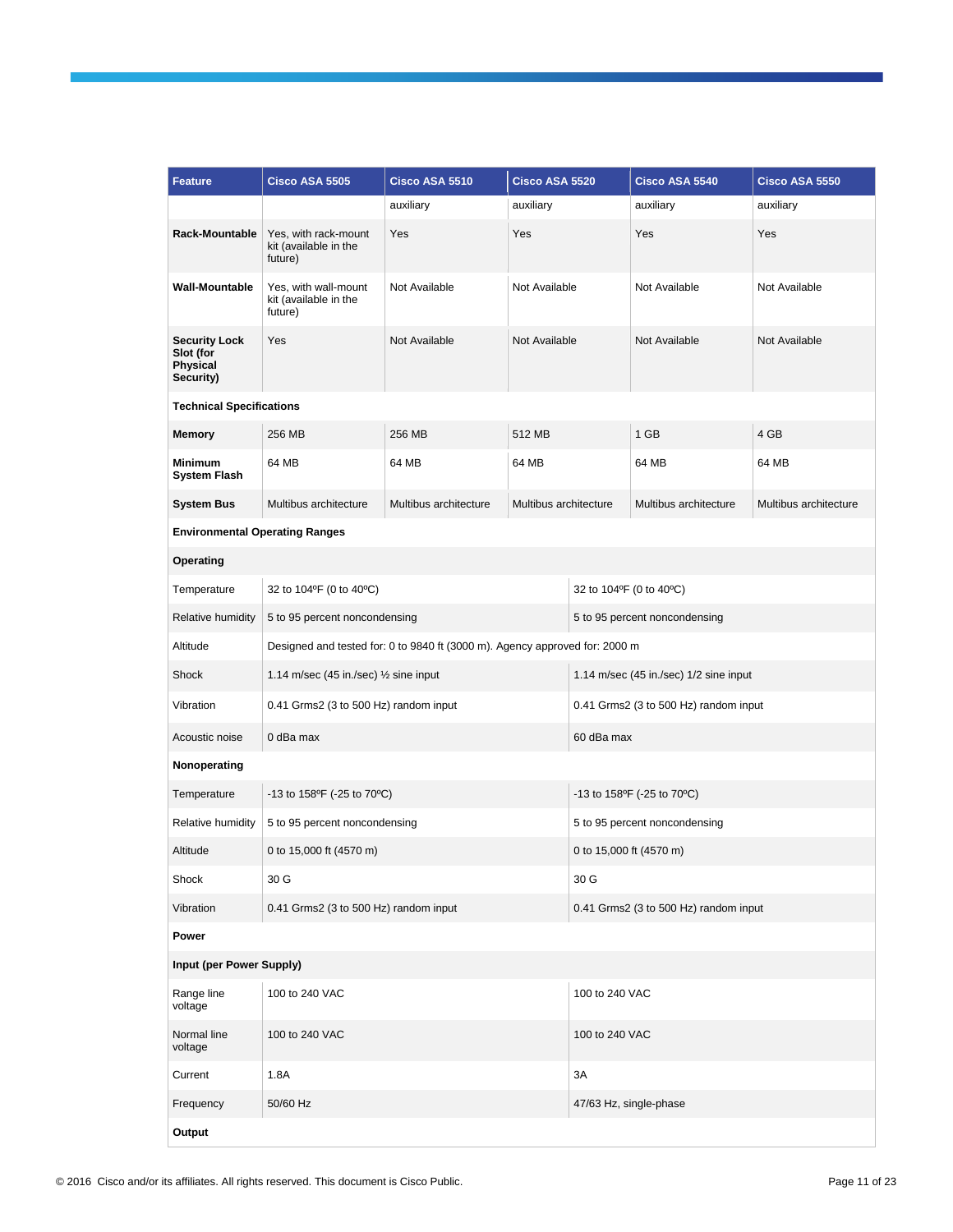| <b>Feature</b>                               | Cisco ASA 5505                                                                                                                                                                                | Cisco ASA 5510 |                                                                                                                                                                                                                                                                                                                                                                            | Cisco ASA 5520                                    |                                                                                                                                         |                 | Cisco ASA 5540                             | Cisco ASA 5550                                                                                                                                  |
|----------------------------------------------|-----------------------------------------------------------------------------------------------------------------------------------------------------------------------------------------------|----------------|----------------------------------------------------------------------------------------------------------------------------------------------------------------------------------------------------------------------------------------------------------------------------------------------------------------------------------------------------------------------------|---------------------------------------------------|-----------------------------------------------------------------------------------------------------------------------------------------|-----------------|--------------------------------------------|-------------------------------------------------------------------------------------------------------------------------------------------------|
| Steady state                                 | <b>20W</b>                                                                                                                                                                                    |                |                                                                                                                                                                                                                                                                                                                                                                            |                                                   | <b>150W</b>                                                                                                                             |                 |                                            |                                                                                                                                                 |
| Maximum peak                                 | 96W                                                                                                                                                                                           |                |                                                                                                                                                                                                                                                                                                                                                                            |                                                   | 190W                                                                                                                                    |                 |                                            |                                                                                                                                                 |
| Maximum heat<br>dissipation                  | 72 BTU/hr                                                                                                                                                                                     |                |                                                                                                                                                                                                                                                                                                                                                                            |                                                   | 648 BTU/hr                                                                                                                              |                 |                                            |                                                                                                                                                 |
| <b>Physical Specifications</b>               |                                                                                                                                                                                               |                |                                                                                                                                                                                                                                                                                                                                                                            |                                                   |                                                                                                                                         |                 |                                            |                                                                                                                                                 |
| <b>Form Factor</b>                           | Desktop                                                                                                                                                                                       |                |                                                                                                                                                                                                                                                                                                                                                                            |                                                   | 1 RU, 19-in. rack-mountable                                                                                                             |                 |                                            |                                                                                                                                                 |
| <b>Dimensions</b><br>$(H \times W \times D)$ | 1.75 x 7.89 x 6.87 in. (4.45 x 20.04 x 17.45 cm)                                                                                                                                              |                |                                                                                                                                                                                                                                                                                                                                                                            | 1.75 x 17.5 x 14.25 in. (4.45 x 20.04 x 36.20 cm) |                                                                                                                                         |                 |                                            |                                                                                                                                                 |
| Weight (with<br><b>Power Supply)</b>         | 4.0 lb (1.8 kg)                                                                                                                                                                               |                |                                                                                                                                                                                                                                                                                                                                                                            | 20.0 lb (9.07 kg)                                 |                                                                                                                                         | 22.0 lb (10 kg) |                                            |                                                                                                                                                 |
|                                              | <b>Regulatory and Standards Compliance</b>                                                                                                                                                    |                |                                                                                                                                                                                                                                                                                                                                                                            |                                                   |                                                                                                                                         |                 |                                            |                                                                                                                                                 |
| <b>Safety</b>                                | UL 60950, CSA C22.2 No. 60950, EN 60950 IEC 60950, AS/NZS60950                                                                                                                                |                |                                                                                                                                                                                                                                                                                                                                                                            |                                                   |                                                                                                                                         |                 |                                            |                                                                                                                                                 |
| Electromagnetic<br>Compatibility<br>(EMC)    | CE marking, FCC Part 15 Class B, AS/NZS CISPR22 Class<br>B, VCCI Class B, EN55022 Class B, CISPR22 Class B,<br>EN61000-3-2, EN61000-3-3                                                       |                |                                                                                                                                                                                                                                                                                                                                                                            |                                                   | CE marking, FCC Part 15 Class A, AS/NZS CISPR22 Class<br>A, VCCI Class A, EN55022 Class A, CISPR22 Class A,<br>EN61000-3-2, EN61000-3-3 |                 |                                            |                                                                                                                                                 |
| <b>Industry</b><br><b>Certifications</b>     | FIPS 140-2 Level 2. In process:<br>Common Criteria EAL4+ US DoD<br>Application-Level Firewall for Medium-<br>Robustness Environments, and<br>Common Criteria EAL4 for IPsec/SSL<br><b>VPN</b> |                | Common Criteria EAL4 US DoD<br>Application-Level Firewall for Medium-<br>Robustness Environments, Common<br>Criteria EAL2 for IPS on AIP SSM-10<br>and -20, FIPS 140-2 Level 2, and NEBS<br>Level 3. In process: Common Criteria<br>EAL4+ US DoD Application-Level<br><b>Firewall for Medium-Robustness</b><br>Environments, and Common Criteria<br>EAL4 for IPsec/SSL VPN |                                                   |                                                                                                                                         |                 | Robustness Environments, and<br><b>VPN</b> | FIPS 140-2 Level 2. In process:<br>Common Criteria EAL4+ US DoD<br>Application-Level Firewall for Medium-<br>Common Criteria EAL4 for IPsec/SSL |

\* Available through an upgrade license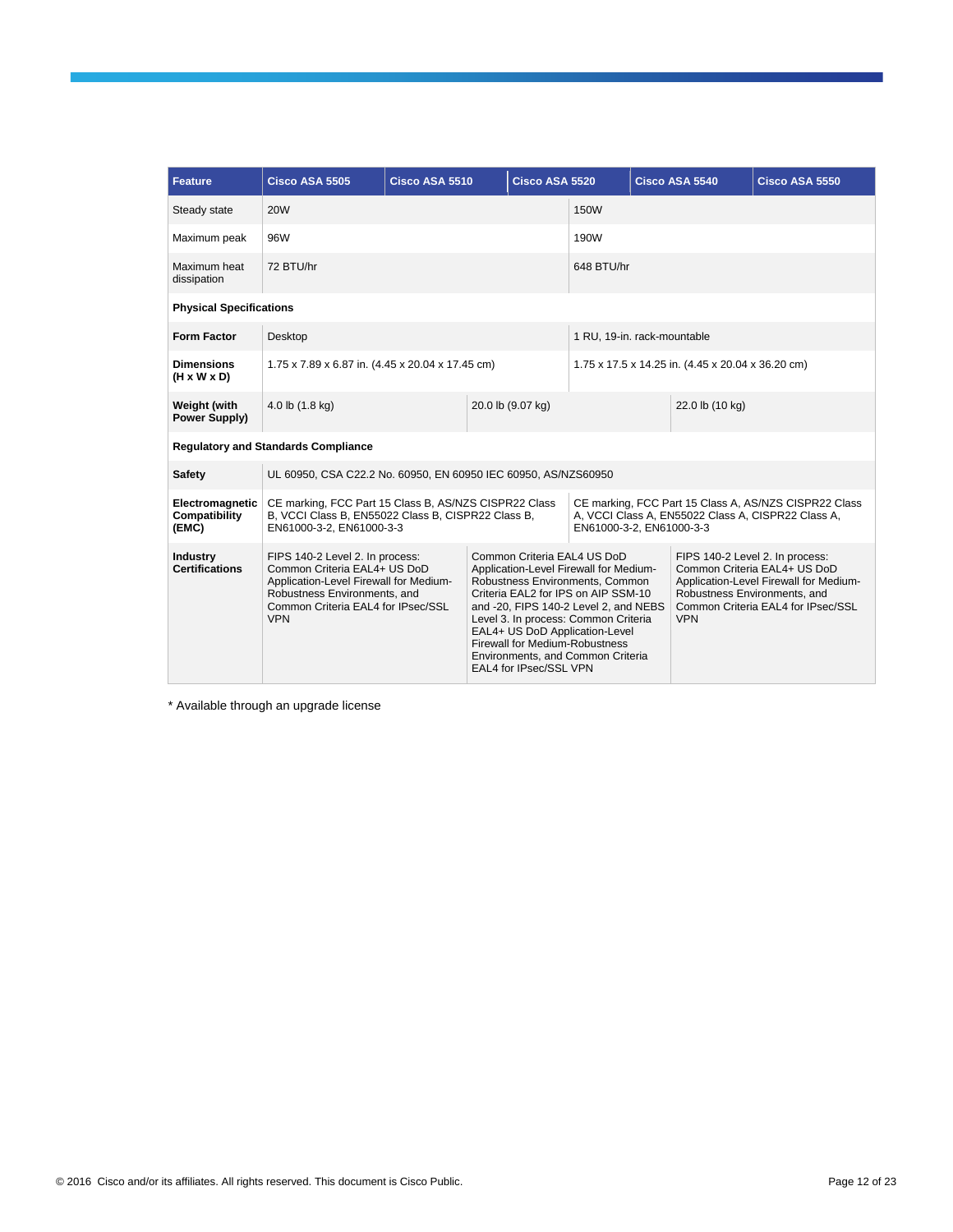| <b>Feature</b>                        | <b>Cisco ASA 5580-20</b>                                                                                           | <b>Cisco ASA 5580-40</b>                                                                                           |
|---------------------------------------|--------------------------------------------------------------------------------------------------------------------|--------------------------------------------------------------------------------------------------------------------|
|                                       |                                                                                                                    |                                                                                                                    |
| <b>Users/Nodes</b>                    | Unlimited                                                                                                          | Unlimited                                                                                                          |
| <b>Firewall Throughput</b>            | Up to 5 Gbps (real-world HTTP), 10 Gbps (jumbo<br>frames)                                                          | Up to 10 Gbps (real-world HTTP), 20 Gbps (jumbo<br>frames)                                                         |
| <b>3DES/AES VPN Throughput</b>        | 1 Gbps                                                                                                             | 1 Gbps                                                                                                             |
| <b>IPsec VPN Peers</b>                | 10,000                                                                                                             | 10,000                                                                                                             |
| <b>SSL VPN Peers*</b>                 | 2/10,000                                                                                                           | 2/10,000                                                                                                           |
| <b>Concurrent Connections</b>         | 1,000,000                                                                                                          | 2,000,000                                                                                                          |
| <b>New Connections/Second</b>         | 90,000                                                                                                             | 150,000                                                                                                            |
| Packets/Second (64 byte)              | 2,500,000                                                                                                          | 4,000,000                                                                                                          |
| <b>Integrated Network Ports</b>       | 2 Gigabit Ethernet management                                                                                      | 2 Gigabit Ethernet management                                                                                      |
| <b>Interface Card Slots</b>           | 6                                                                                                                  | 6                                                                                                                  |
| <b>Interface Card Options</b>         | • 4 Port 10/100/1000, RJ45<br>• 4 Port Gigabit Ethernet fiber, SR, LC<br>• 2 Port 10Gigabit Ethernet fiber, SR, LC | • 4 Port 10/100/1000, RJ45<br>• 4 Port Gigabit Ethernet fiber, SR, LC<br>• 2 Port 10Gigabit Ethernet fiber, SR, LC |
| <b>Virtual Interfaces</b>             | 100                                                                                                                | 100                                                                                                                |
| <b>Security Contexts*</b>             | 2/50                                                                                                               | 2/50                                                                                                               |
| <b>High Availability</b>              | Active/Active and Active/Standby                                                                                   | Active/Active and Active/Standby                                                                                   |
| <b>Redundant Power</b>                | Supported, second power supply optional                                                                            | Supported, second power supply optional                                                                            |
| <b>Interface Expansion</b>            | 6 interface expansion card slots                                                                                   | 6 interface expansion card slots                                                                                   |
| <b>USB 2.0 Ports</b>                  | $\overline{2}$                                                                                                     | 2                                                                                                                  |
| <b>Serial Ports</b>                   | 1 RJ-45, console                                                                                                   | 1 RJ-45, console                                                                                                   |
| Rack-Mountable                        | Yes, rails included                                                                                                | Yes, rails included                                                                                                |
| <b>Technical Specifications</b>       |                                                                                                                    |                                                                                                                    |
| Memory                                | 8 GB                                                                                                               | 12 GB                                                                                                              |
| <b>Minimum System Flash</b>           | 1 GB                                                                                                               | 1 GB                                                                                                               |
| <b>System Bus</b>                     | Multibus architecture                                                                                              | Multibus architecture                                                                                              |
| <b>Environmental Operating Ranges</b> |                                                                                                                    |                                                                                                                    |
| Operating                             |                                                                                                                    |                                                                                                                    |
| Operating temperature                 | 50 to 95°F (10 to 35°C)                                                                                            |                                                                                                                    |
| Relative humidity                     | 10 to 90 percent noncondensing                                                                                     |                                                                                                                    |

#### **Table 8.** Characteristics of Cisco ASA 5580 Series Adaptive Security Appliances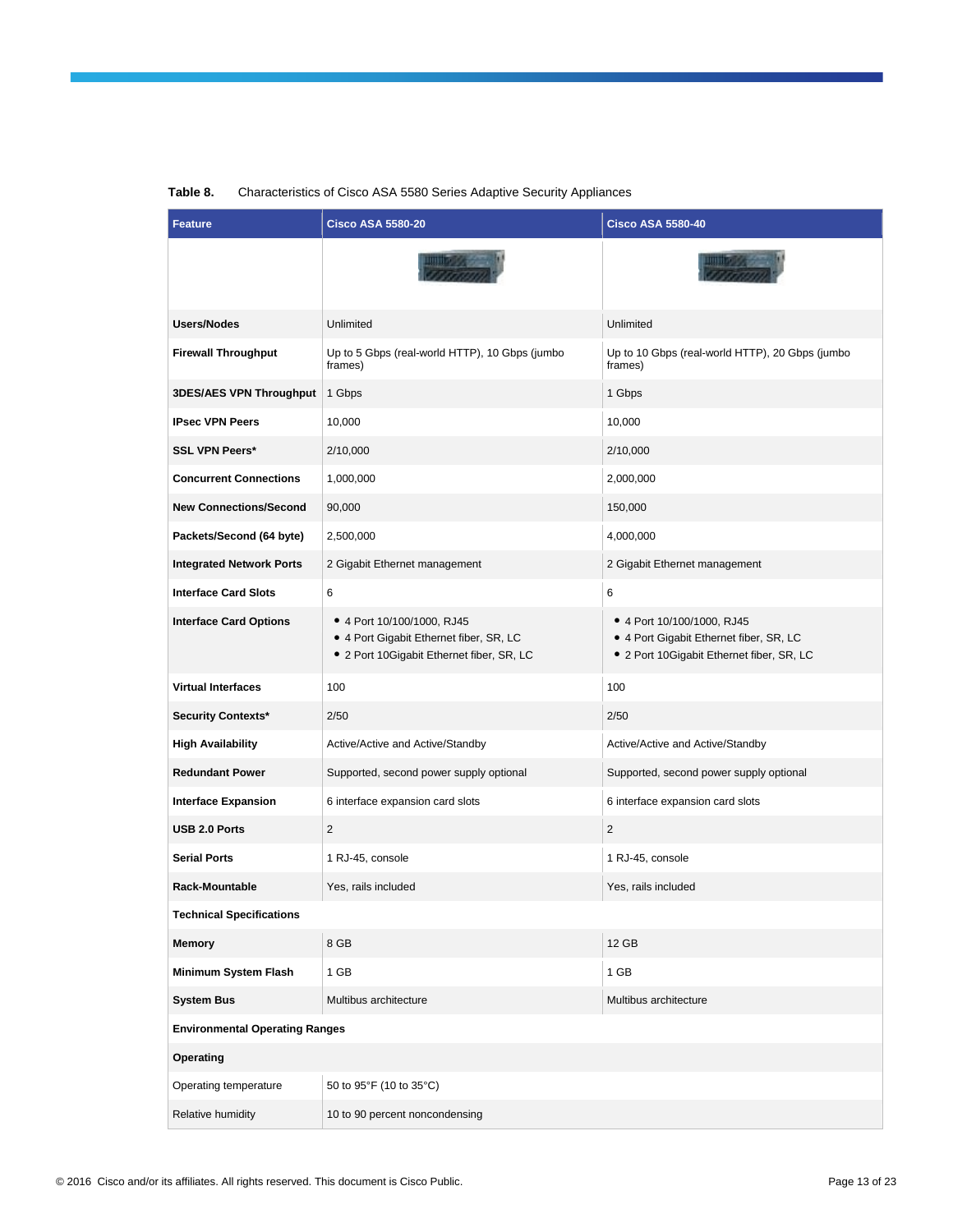| <b>Feature</b>                                | <b>Cisco ASA 5580-20</b>                                                                                                             | <b>Cisco ASA 5580-40</b> |
|-----------------------------------------------|--------------------------------------------------------------------------------------------------------------------------------------|--------------------------|
| Altitude                                      | Designed and tested for: 0 to 10,000 ft (3050 m). Agency Approved for: 2000 m                                                        |                          |
| <b>Noise</b>                                  | 55 dBa max                                                                                                                           |                          |
| Nonoperating                                  |                                                                                                                                      |                          |
| Temperature                                   | -22 to 140°F (-30 to 60°C)                                                                                                           |                          |
| Relative humidity                             | 5 to 95 percent noncondensing                                                                                                        |                          |
| Altitude                                      | 0 to 30,000 ft (9144 m)                                                                                                              |                          |
| Power                                         |                                                                                                                                      |                          |
| Input (per Power Supply)                      |                                                                                                                                      |                          |
| Range line voltage                            | 100 to 240 VAC                                                                                                                       |                          |
| Normal line voltage                           | 100 to 240 VAC                                                                                                                       |                          |
| Current                                       | 12A                                                                                                                                  |                          |
| Frequency                                     | 50/60 Hz                                                                                                                             |                          |
| Output                                        |                                                                                                                                      |                          |
| Steady state                                  | 800W                                                                                                                                 |                          |
| Maximum peak                                  | 800W                                                                                                                                 |                          |
| Maximum heat dissipation                      | 4070 BTU/hr                                                                                                                          |                          |
| <b>Physical Specifications</b>                |                                                                                                                                      |                          |
| <b>Form Factor</b>                            | 4 RU, 19-in. rack-mountable                                                                                                          |                          |
| Dimensions (H x W x D)                        | 6.94 x 19 x 26.5 in. (17.6 x 48.3 x 67.3 cm)                                                                                         |                          |
| <b>Weight (with Single Power</b><br>Supply)   | 66 lb (29.9 kg)                                                                                                                      |                          |
| <b>Regulatory and Standards</b>               |                                                                                                                                      |                          |
| <b>Safety</b>                                 | UL 60950, CSA C22.2 No. 60950, EN 60950 IEC 60950, AS/NZS60950                                                                       |                          |
| Electromagnetic<br><b>Compatibility (EMC)</b> | CE marking, FCC Part 15 Class A, AS/NZS CISPR22 Class A, VCCI Class A, EN55022 Class A, CISPR22 Class<br>A, EN61000-3-2, EN61000-3-3 |                          |

\* Available through an upgrade license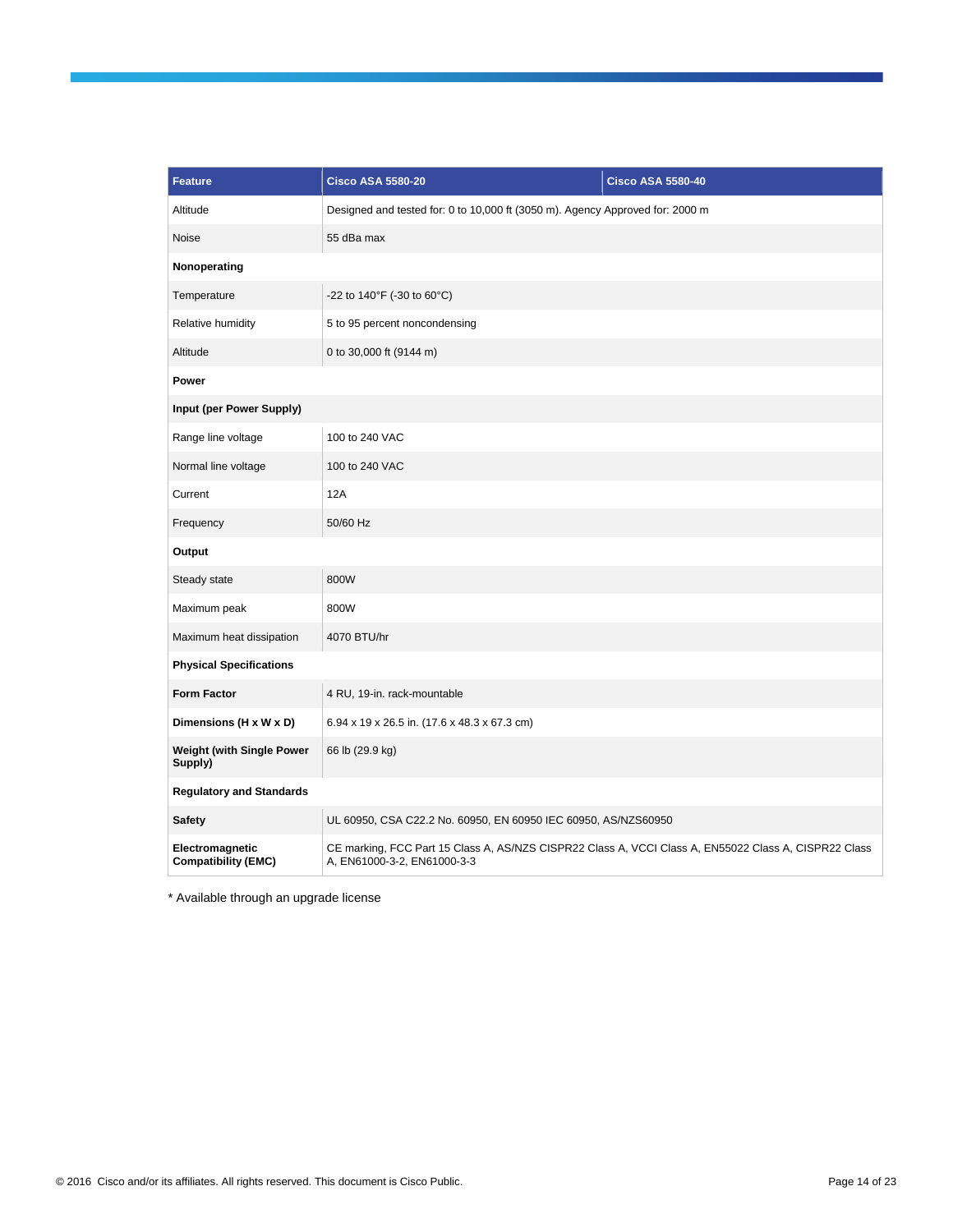#### Security Services Modules and Cards

The Cisco ASA 5500 Series brings a new level of integrated security performance to networks with its unique AIM services and multiprocessor hardware architecture. This architecture allows businesses to adapt and extend the high-performance security services profile of the Cisco ASA 5500 Series. Customers can add additional highperformance services using security services modules with dedicated security co-processors, and can customtailor flow-specific policies using a highly flexible policy framework. This adaptable architecture enables businesses to deploy new security services when and where they are needed, such as adding the broad range of intrusion prevention and advanced anti-worm services delivered by the AIP SSM and AIP SSC, or the comprehensive malware protection and content security services enabled by the CSC SSM. Further, the architecture allows Cisco to introduce new services to address new threats, delivering businesses outstanding investment protection for the Cisco ASA 5500 Series.

#### Cisco ASA 5500 Series Advanced Inspection and Prevention Module

The Cisco ASA 5500 Series AIP SSM and AIP SSC are inline, network-based solutions that accurately identifies, classifies, and stops malicious traffic before it affects business continuity for IPv4, IPv6, and hybrid IPv6 and IPv4 networks. They combine inline prevention services with innovative technologies, resulting in total confidence in the provided protection of the deployed IPS solution, without the fear of legitimate traffic being dropped. The AIP SSM and AIP SSC also offer comprehensive network protection through its unique ability to collaborate with other network security resources, providing a proactive approach to protecting the network. Accurate inline prevention technologies provide unparalleled confidence to take preventive action on a broader range of threats without the risk of dropping legitimate traffic. These unique technologies offer intelligent, automated, contextual analysis of data and help ensure that businesses are getting the most out of their intrusion prevention solutions. Furthermore, the AIP SSM and AIP SSC use multivector threat identification to protect the network from policy violations, vulnerability exploitations, and anomalous activity through detailed inspection of traffic in Layers 2 through 7.

Table 9 details the four AIP SSM and AIP SSC models that are available, and their respective performance and physical characteristics.

| <b>Feature</b>                                                                        | <b>Cisco ASA 5500 Series</b><br>AIP SSC-5 | Cisco ASA 5500 Series<br>AIP SSM-10                                    | Cisco ASA 5500 Series<br><b>AIP SSM-20</b>                                                                  | <b>Cisco ASA 5500 Series</b><br>AIP SSM-40                             |  |  |
|---------------------------------------------------------------------------------------|-------------------------------------------|------------------------------------------------------------------------|-------------------------------------------------------------------------------------------------------------|------------------------------------------------------------------------|--|--|
|                                                                                       |                                           |                                                                        |                                                                                                             |                                                                        |  |  |
| <b>Concurrent Threat</b><br><b>Mitigation Throughput</b><br>(Firewall + IPS Services) | • 75 Mbps with Cisco<br>ASA 5505          | • 150 Mbps with Cisco<br>ASA 5510<br>• 225 Mbps with Cisco<br>ASA 5520 | • 300 Mbps with Cisco<br>ASA 5510<br>• 375 Mbps with Cisco<br>ASA 5520<br>• 500 Mbps with Cisco<br>ASA 5540 | • 450 Mbps with Cisco<br>ASA 5520<br>• 650 Mbps with Cisco<br>ASA 5540 |  |  |
| <b>Technical Specifications</b>                                                       |                                           |                                                                        |                                                                                                             |                                                                        |  |  |
| Memory                                                                                | 512 MB                                    | 1 GB                                                                   | $2$ GB                                                                                                      | 4 GB                                                                   |  |  |
| Flash                                                                                 | 512 MB                                    | 256 MB                                                                 | 256 MB                                                                                                      | 2 GB                                                                   |  |  |
| <b>Environmental Operating Ranges</b>                                                 |                                           |                                                                        |                                                                                                             |                                                                        |  |  |

**Table 9.** Characteristics of Cisco ASA 5500 Series AIP SSMs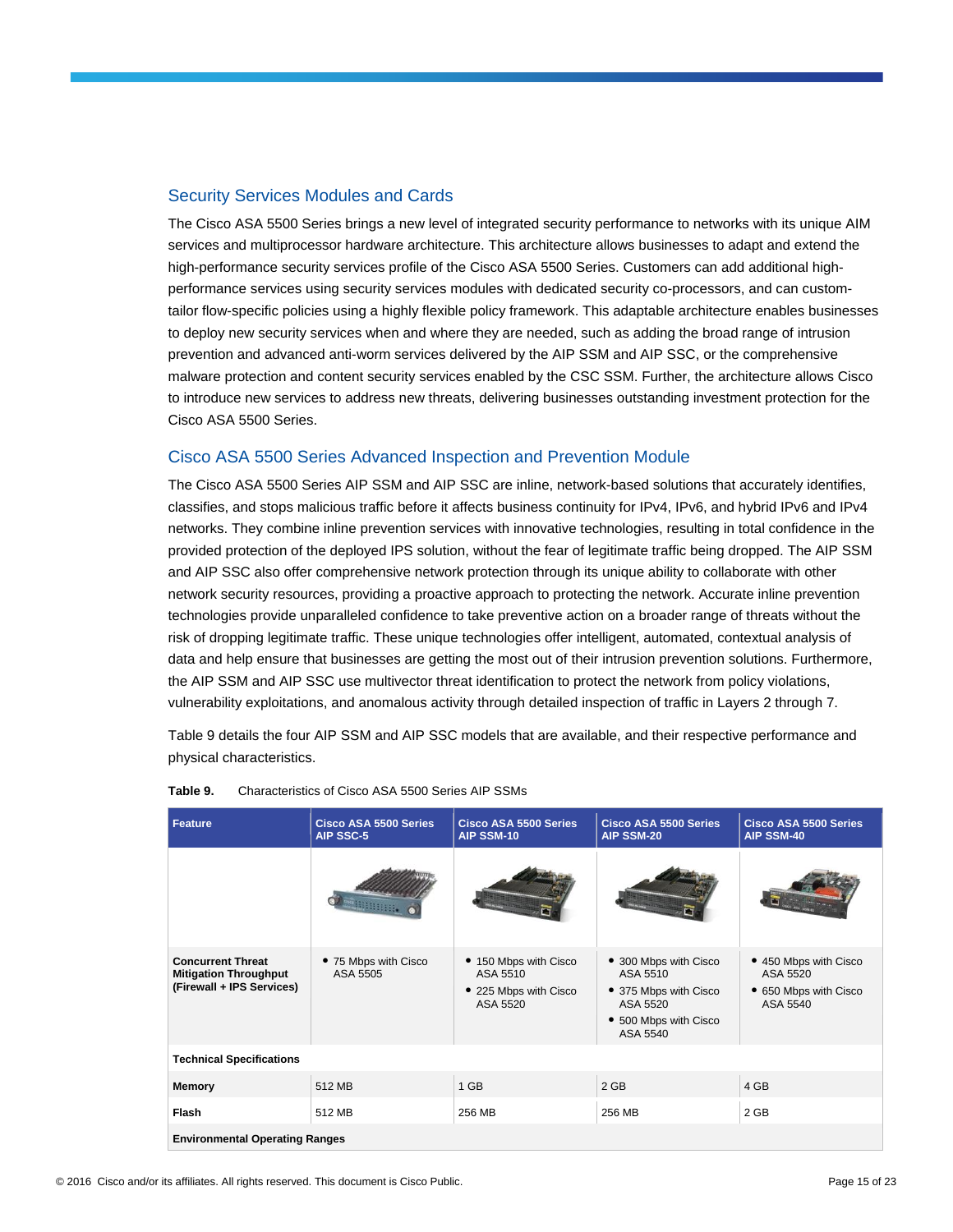| <b>Feature</b>                               |                                                                                                                        | <b>Cisco ASA 5500 Series</b><br>AIP SSC-5 | <b>Cisco ASA 5500 Series</b><br>AIP SSM-10 |  |                               | <b>Cisco ASA 5500 Series</b><br><b>AIP SSM-20</b>                                                        | <b>Cisco ASA 5500 Series</b><br>AIP SSM-40 |  |
|----------------------------------------------|------------------------------------------------------------------------------------------------------------------------|-------------------------------------------|--------------------------------------------|--|-------------------------------|----------------------------------------------------------------------------------------------------------|--------------------------------------------|--|
| Operating                                    |                                                                                                                        |                                           |                                            |  |                               |                                                                                                          |                                            |  |
| Temperature                                  |                                                                                                                        |                                           |                                            |  | 32 to 104°F (0 to 40°C)       |                                                                                                          |                                            |  |
| <b>Relative humidity</b>                     |                                                                                                                        |                                           |                                            |  | 5 to 95 percent noncondensing |                                                                                                          |                                            |  |
| Nonoperating                                 |                                                                                                                        |                                           |                                            |  |                               |                                                                                                          |                                            |  |
| Temperature                                  |                                                                                                                        | $-13$ to 158°F (-25 to 70°C)              |                                            |  |                               |                                                                                                          |                                            |  |
| Power consumption                            |                                                                                                                        | 30W maximum                               | 90W maximum                                |  |                               |                                                                                                          |                                            |  |
| <b>Physical Specifications</b>               |                                                                                                                        |                                           |                                            |  |                               |                                                                                                          |                                            |  |
| <b>Dimensions</b><br>$(H \times W \times D)$ | 0.68 X 3.55 X 5.2 In<br>1.70 x 6.80 x 12.25 in. (4.32 x 17.27 x 31.12 cm)<br>$(1.73 \times 9.02 \times$<br>$13.21$ cm) |                                           |                                            |  |                               |                                                                                                          |                                            |  |
| Weight (with<br>Power Supply)                |                                                                                                                        | $0.42$ lb $(0.19$ kg)                     | 3.00 lb (1.36 kg)                          |  |                               |                                                                                                          |                                            |  |
| <b>Regulatory and Standards Compliance</b>   |                                                                                                                        |                                           |                                            |  |                               |                                                                                                          |                                            |  |
| Safety                                       | UL 60950, CSA C22.2 No. 60950, EN 60950 IEC 60950, AS/NZS60950                                                         |                                           |                                            |  |                               |                                                                                                          |                                            |  |
| Electromagnetic<br>Compatibility<br>(EMC)    |                                                                                                                        | EN61000-3-2. EN61000-3-3                  |                                            |  |                               | CE marking, FCC Part 15 Class A, AS/NZS CISPR22 Class A, VCCI Class A, EN55022 Class A, CISPR22 Class A, |                                            |  |

### Cisco ASA 5500 Series Content Security and Control Module

The Cisco ASA 5500 Series CSC SSM delivers industry-leading threat protection and content control at the Internet edge, providing comprehensive antivirus, antispyware, file blocking, antispam, antiphishing, URL blocking and filtering, and content filtering services in an easy-to-manage solution. The CSC SSM bolsters the Cisco ASA 5500 Series' strong security capabilities, providing customers with additional protection and control over the content of their business communications. The module provides additional flexibility and choice over the functioning and deployment of Cisco ASA 5500 Series appliances. Licensing options enable organizations to customize the features and capabilities to each group's needs, with features that include advanced content services and increased user capacity. The CSC SSM ships with a default feature set that provides antivirus, antispyware, and file blocking services. A Plus license is available for each CSC SSM at an additional charge, delivering capabilities such as anti-spam, anti-phishing, URL blocking and filtering, and content control services. Businesses can extend the user capacity of the CSC SSM by purchasing and installing additional user licenses. A detailed listing of these options is shown in Table 10 and in the CSC SSM data sheet.

| Feature                    | Cisco ASA 5500 Series CSC-SSM-10   | Cisco ASA 5500 Series CSC-SSM-20                       |
|----------------------------|------------------------------------|--------------------------------------------------------|
|                            |                                    |                                                        |
| <b>Supported Platforms</b> | • Cisco ASA 5510<br>Cisco ASA 5520 | • Cisco ASA 5510<br>Cisco ASA 5520<br>• Cisco ASA 5540 |

**Table 10.** Characteristics of Cisco ASA 5500 Series CSC SSMs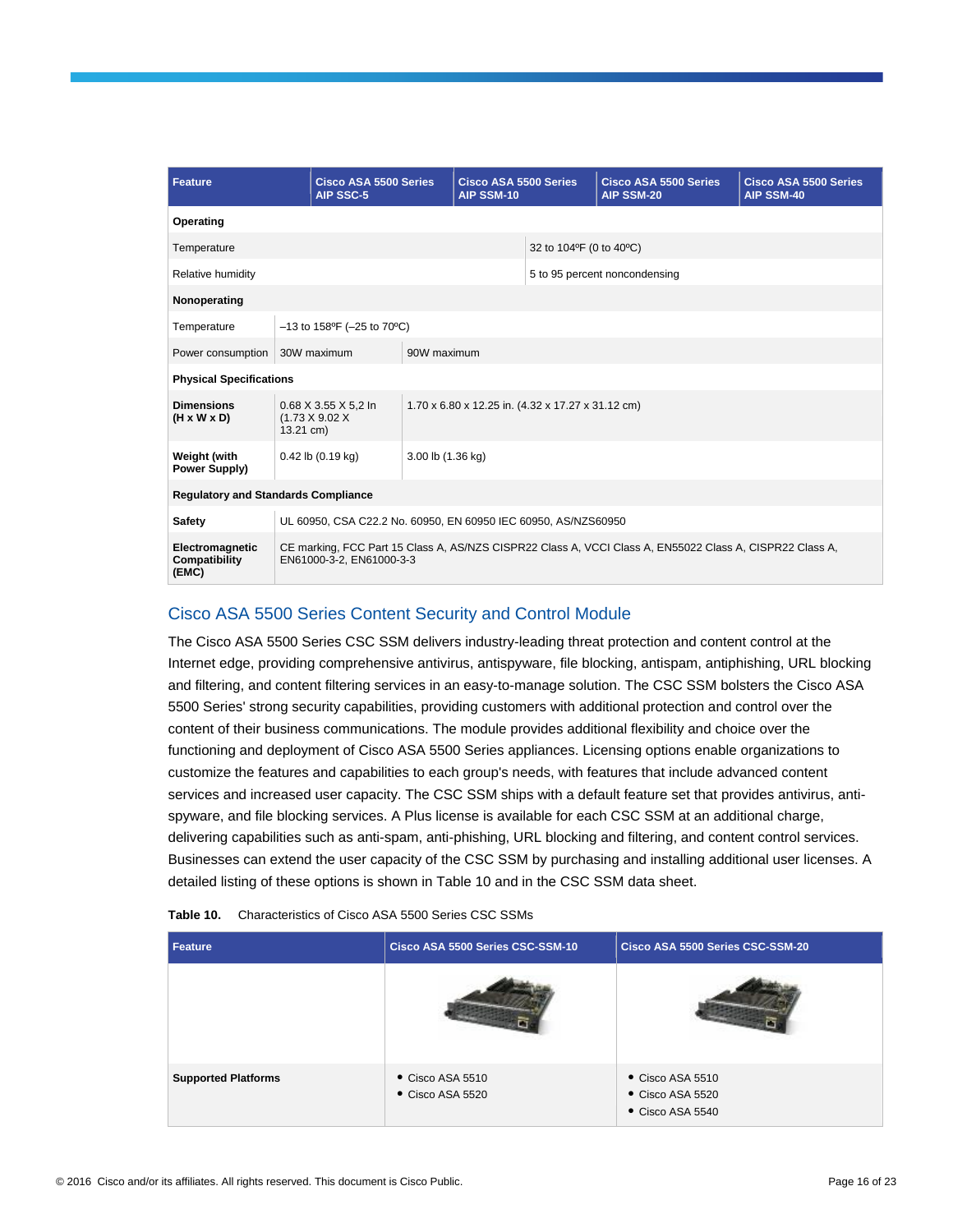| <b>Feature</b>                              | Cisco ASA 5500 Series CSC-SSM-10                                                                                                     | Cisco ASA 5500 Series CSC-SSM-20 |  |  |
|---------------------------------------------|--------------------------------------------------------------------------------------------------------------------------------------|----------------------------------|--|--|
| <b>Standard and Optional Features</b>       |                                                                                                                                      |                                  |  |  |
| <b>Standard User License</b>                | 50 users                                                                                                                             | 500 users                        |  |  |
| <b>Standard Feature Set</b>                 | Antivirus, anti-spyware, file blocking                                                                                               |                                  |  |  |
| <b>Optional User Upgrades (Total Users)</b> | $• 100$ users<br>$• 250$ users<br>$• 500$ users                                                                                      | $•750$ users<br>$• 1000$ users   |  |  |
| <b>Optional Feature Upgrades</b>            | Plus License-Adds anti-spam, anti-phishing, URL blocking and filtering, and content control                                          |                                  |  |  |
| <b>Technical Specifications</b>             |                                                                                                                                      |                                  |  |  |
| Memory                                      | 1 GB                                                                                                                                 | 2 GB                             |  |  |
| <b>System Flash</b>                         | 256 MB                                                                                                                               | 256 MB                           |  |  |
| <b>Environmental Operating Ranges</b>       |                                                                                                                                      |                                  |  |  |
| Operating                                   |                                                                                                                                      |                                  |  |  |
| Temperature                                 | 32 to 104°F (0 to 40°C)                                                                                                              |                                  |  |  |
| <b>Relative Humidity</b>                    | 10 to 90 percent, noncondensing                                                                                                      |                                  |  |  |
| Nonoperating                                |                                                                                                                                      |                                  |  |  |
| Temperature                                 | -13 to 158°F (-25 to 70°C)                                                                                                           |                                  |  |  |
| Power consumption                           | 90W maximum                                                                                                                          |                                  |  |  |
| <b>Physical Specifications</b>              |                                                                                                                                      |                                  |  |  |
| Dimensions (H x W x D)                      | 1.70 x 6.80 x 12.25 in. (4.32 x 17.27 x 31.12 cm)                                                                                    |                                  |  |  |
| <b>Weight (With Power Supply)</b>           | 3.00 lb (1.36 kg)                                                                                                                    |                                  |  |  |
| <b>Regulatory and Standards Compliance</b>  |                                                                                                                                      |                                  |  |  |
| <b>Safety</b>                               | UL 60950, CSA C22.2 No. 60950, EN 60950 IEC 60950, AS/NZS60950                                                                       |                                  |  |  |
| <b>Electromagnetic Compatibility (EMC)</b>  | CE marking, FCC Part 15 Class A, AS/NZS CISPR22 Class A, VCCI Class A, EN55022 Class A,<br>CISPR22 Class A, EN61000-3-2, EN61000-3-3 |                                  |  |  |

#### Cisco ASA 5500 Series 4-Port Gigabit Ethernet Module

The Cisco ASA 4-Port Gigabit Ethernet SSM enables businesses to better segment network traffic into separate security zones, providing more granular security for their network environment. These zones can range from the Internet to internal corporate departments/sites to DMZs. This high-performance module supports both copper and optical connection options by including four 10/100/1000 copper RJ-45 ports and four SFP ports. Businesses can choose between copper or fiber connectivity for each of the four ports, providing flexibility for data center, campus, or enterprise edge connectivity (with a maximum of four ports in service concurrently). The module extends the I/O profile of the Cisco ASA 5500 Series to a total of five Fast Ethernet and four Gigabit Ethernet ports on the Cisco ASA 5510, and eight Gigabit Ethernet ports and one Fast Ethernet port on Cisco ASA 5520 and 5540 appliances (Table 11).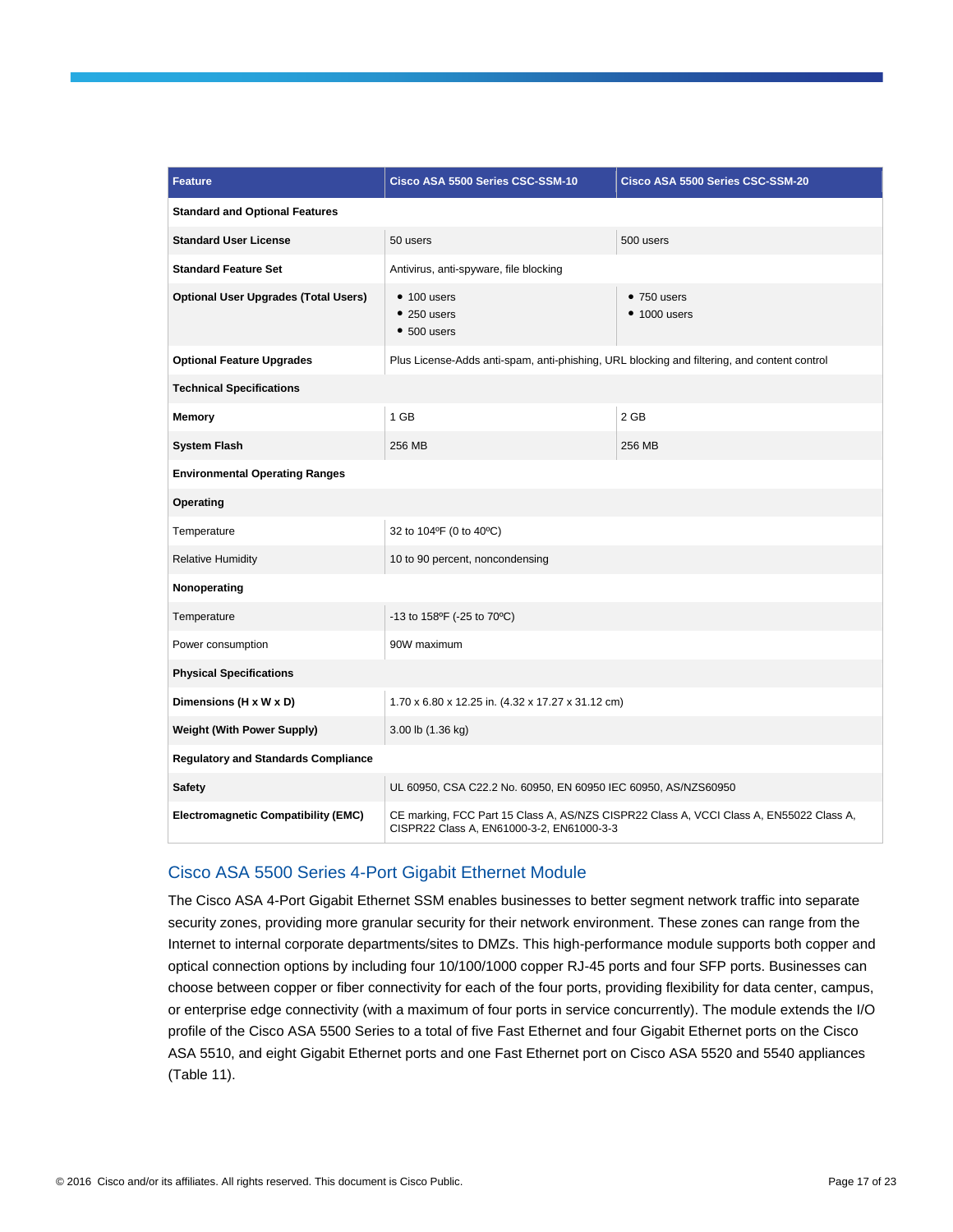| <b>Feature</b>                                | <b>Cisco ASA 5500 Series 4-Port GE SSM</b>                                                                                           |
|-----------------------------------------------|--------------------------------------------------------------------------------------------------------------------------------------|
|                                               | <b>GAN JEGHT</b>                                                                                                                     |
| <b>Technical Specifications</b>               |                                                                                                                                      |
| <b>Integrated LAN Ports</b>                   | Four 10/100/1000BASE-T (RJ                                                                                                           |
| <b>Integrated SFP Ports</b>                   | Four (Gigabit Ethernet Optical SFP 1000BASE-SX or LX/LH transceiver supported)                                                       |
| <b>Environmental Operating Ranges</b>         |                                                                                                                                      |
| Operating                                     |                                                                                                                                      |
| Temperature                                   | 32 to 104°F (0 to 40°C)                                                                                                              |
| Relative humidity                             | 5 to 95 percent noncondensing                                                                                                        |
| Nonoperating                                  |                                                                                                                                      |
| Temperature                                   | -13 to 158°F (-25 to 70°C)                                                                                                           |
| Power consumption                             | 25W maximum                                                                                                                          |
| <b>Physical Specifications</b>                |                                                                                                                                      |
| Dimensions (H x W x D)                        | 1.70 x 6.80 x 12.25 in. (4.32 x 17.27 x 31.12 cm)                                                                                    |
| <b>Weight (with Power Supply)</b>             | 2.00 lb (0.91 kg)                                                                                                                    |
| <b>Regulatory and Standards Compliance</b>    |                                                                                                                                      |
| <b>Safety</b>                                 | UL 60950, CSA C22.2 No. 60950, EN 60950 IEC 60950, AS/NZS60950                                                                       |
| Electromagnetic<br><b>Compatibility (EMC)</b> | CE marking, FCC Part 15 Class A, AS/NZS CISPR22 Class A, VCCI Class A, EN55022 Class A, CISPR22 Class<br>A, EN61000-3-2, EN61000-3-3 |

#### **Table 11.** Characteristics of Cisco ASA 5500 Series 4-Port Gigabit Ethernet SSM

#### Cisco ASA 5580 Security Appliance Interface Cards

The Cisco ASA 5580 Adaptive Security Appliances are designed for ultimate interface flexibility and density with six interface card expansion slots supporting up to 24 Gigabit Ethernet ports; 12 10Gigabit Ethernet ports; or combinations thereof. These exceptional interface densities enable advanced security applications, including fullmesh high availability, multiple DMZs, virtual firewalls, and managed security. Gigabit Ethernet interfaces are available in 4-port copper or fiber configurations and 10Gigabit Ethernet is available in a 2-port fiber configuration. Gigabit Ethernet and 10Gigabit Ethernet fiber interfaces feature integrated short-range optics (SR) and an LC connector (Table 12).

| <b>Feature</b> | Cisco ASA 5580 4-Port Gigabit | Cisco ASA 5580 4-Port Gigabit | Cisco ASA 5580 2-Port 10Gigabit |
|----------------|-------------------------------|-------------------------------|---------------------------------|
|                | <b>Ethernet Copper</b>        | <b>Ethernet Fiber</b>         | <b>Ethernet Fiber</b>           |
|                |                               |                               |                                 |

**Table 12.** Characteristics of Cisco ASA 5580 Series Interface Cards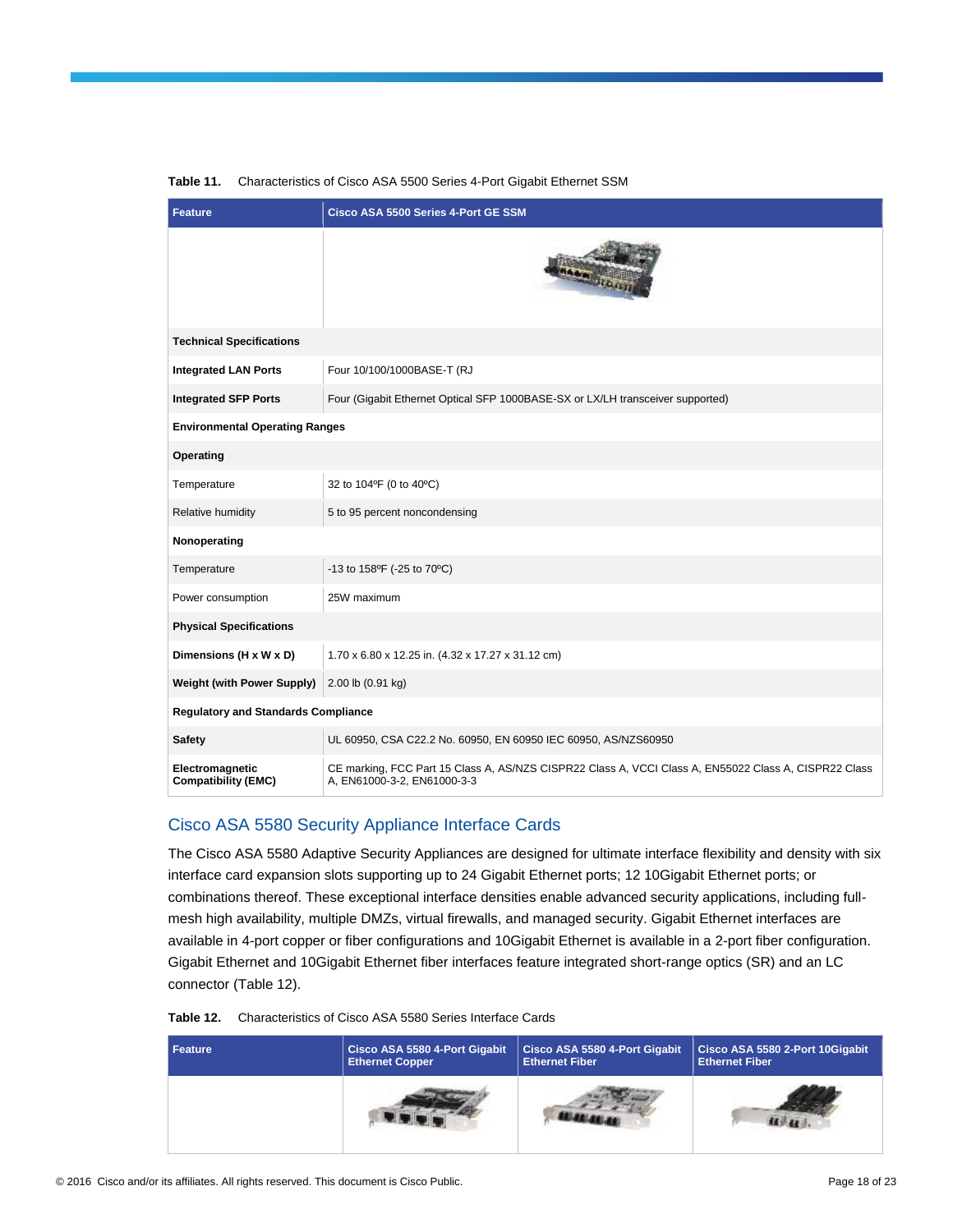| Integrated 10/100/1000 Ports                         | 4                                                    | 0                                                     | $\mathbf 0$                                           |
|------------------------------------------------------|------------------------------------------------------|-------------------------------------------------------|-------------------------------------------------------|
| Integrated 1000BASE-SX Ports                         | $\mathbf 0$                                          | 4 with integrated short range<br>optics, LC connector | $\mathbf 0$                                           |
| Integrated fiber 10 Gigabit<br><b>Ethernet Ports</b> | $\mathbf 0$                                          | $\Omega$                                              | 2 with integrated short range optics,<br>LC connector |
| <b>Wiring Support</b>                                | Category-5, unshielded twisted<br>pair (UTP), 4-pair | Multimode fiber (62.5 µm or 50<br>µm)                 | Multimode fiber (62.5 µm or 50 µm)                    |
| <b>Power Consumption</b>                             | 4.95 W (3.3V @ 1.5 A)                                | 4.95 W (3.3V @ 1.5 A)                                 | 14 W (12V @ 1.17 A)                                   |
|                                                      |                                                      |                                                       |                                                       |
| Weight                                               | Approx. 1lb                                          | Approx. 1lb                                           | Approx. 1lb                                           |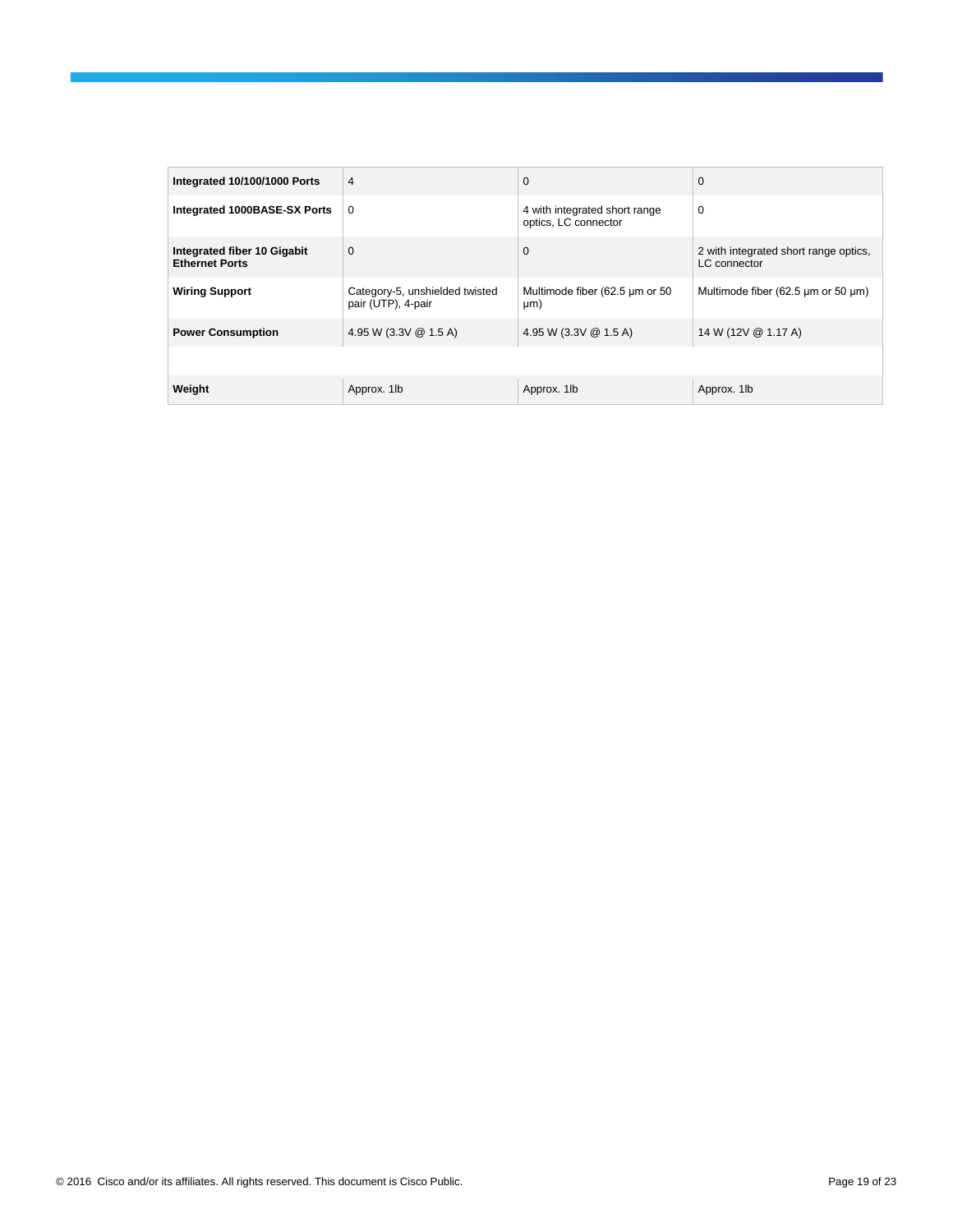# Ordering Information

To place an order, visit th[e Cisco Ordering Home Page.](https://www.cisco.com/en/US/ordering/or13/or8/order_customer_help_how_to_order_listing.html) Table 13 provides ordering information for the Cisco ASA 5500 Series.

#### **Table 13.** Ordering Information

| <b>Product Name</b>                                                                                                                                                                                               | <b>Part Number</b> |
|-------------------------------------------------------------------------------------------------------------------------------------------------------------------------------------------------------------------|--------------------|
| <b>Cisco ASA 5500 Series Firewall Edition Bundles</b>                                                                                                                                                             |                    |
| Cisco ASA 5505 10-User Bundle includes 8-port Fast Ethernet switch, 10 IPsec VPN peers, 2 SSL VPN peers, Triple<br>Data Encryption Standard/Advanced Encryption Standard (3DES/AES) license                       | ASA5505-BUN-K9     |
| Cisco ASA 5505 10-User Bundle includes 8-port Fast Ethernet switch, 10 IPsec VPN peers, 2 SSL VPN peers, Data<br>Encryption Standard (DES) license                                                                | ASA5505-K8         |
| Cisco ASA 5505 50-User Bundle includes 8-port Fast Ethernet switch, 10 IPsec VPN peers, 2 SSL VPN peers,<br>3DES/AES license                                                                                      | ASA5505-50-BUN-K9  |
| Cisco ASA 5505 Unlimited-User Bundle includes 8-port Fast Ethernet switch, 10 IPsec VPN peers, 2 SSL VPN<br>peers, 3DES/AES license                                                                               | ASA5505-UL-BUN-K9  |
| Cisco ASA 5505 Unlimited-User Security Plus Bundle includes 8-port Fast Ethernet switch, 25 IPsec VPN peers, 2<br>SSL VPN peers, DMZ, stateless Active/Standby high availability, 3DES/AES license                | ASA5505-SEC-BUN-K9 |
| Cisco ASA 5510 Firewall Edition includes 5 Fast Ethernet interfaces, 250 IPsec VPN peers, 2 SSL VPN peers,<br>3DES/AES license                                                                                    | ASA5510-BUN-K9     |
| Cisco ASA 5510 Firewall Edition includes 5 Fast Ethernet interfaces, 250 IPsec VPN peers, 2 SSL VPN peers, DES<br>license                                                                                         | ASA5510-K8         |
| Cisco ASA 5510 Security Plus Firewall Edition includes 2 Gigabit Ethernet + 3 Fast Ethernet interfaces, 250 IPsec<br>VPN peers, 2 SSL VPN peers, Active/Standby high availability, 3DES/AES license               | ASA5510-SEC-BUN-K9 |
| Cisco ASA 5520 Firewall Edition includes 4 Gigabit Ethernet interfaces + 1 Fast Ethernet interface, 750 IPsec VPN<br>peers, 2 SSL VPN peers, Active/Active and Active/Standby high availability, 3DES/AES license | ASA5520-BUN-K9     |
| Cisco ASA 5520 Firewall Edition includes 4 Gigabit Ethernet interfaces + 1 Fast Ethernet interface, 750 IPsec VPN<br>peers, 2 SSL VPN peers, Active/Active and Active/Standby high availability, DES license      | ASA5520-K8         |
| Cisco ASA 5540 Firewall Edition includes 4 Gigabit Ethernet interfaces + 1 Fast Ethernet interface, 5000 IPsec VPN<br>peers, 2 SSL VPN peers, 3DES/AES license                                                    | ASA5540-BUN-K9     |
| Cisco ASA 5540 Firewall Edition includes 4 Gigabit Ethernet interfaces + 1 Fast Ethernet interface, 5000 IPsec VPN<br>peers, 2 SSL VPN peers, DES license                                                         | ASA5540-K8         |
| Cisco ASA 5550 Firewall Edition includes 8 Gigabit Ethernet interfaces + 1 Fast Ethernet interface, 4 Gigabit SFP<br>interfaces, 5000 IPsec VPN peers, 2 SSL VPN peers, 3DES/AES license                          | ASA5550-BUN-K9     |
| Cisco ASA 5550 Firewall Edition includes 8 Gigabit Ethernet interfaces + 1 Fast Ethernet interface, 4 Gigabit SFP<br>interfaces, 5000 IPsec VPN peers, 2 SSL VPN peers, DES license                               | ASA5550-K8         |
| Cisco ASA 5580-20 Firewall Edition includes 2 management interfaces, 10,000 IPsec VPN peers, 2 SSL VPN peers,<br><b>DES</b> license                                                                               | ASA5580-20-BUN-K8  |
| Cisco ASA 5580-20 Firewall Edition includes 2 management interfaces, 10,000 IPsec VPN peers, 2 SSL VPN peers,<br>3DES/AES license                                                                                 | ASA5580-20-BUN-K9  |
| Cisco ASA 5580-20 Firewall Edition 4 Gigabit Ethernet Bundle includes 4 Gigabit Ethernet interfaces, 2 management<br>interfaces, 10,000 IPsec VPN peers, 2 SSL VPN peers, Dual AC power, 3DES/AES license         | ASA5580-20-4GE-K9  |
| Cisco ASA 5580-20 Firewall Edition 8 Gigabit Ethernet Bundle includes 8 Gigabit Ethernet interfaces, 2 management<br>interfaces, 10,000 IPsec VPN peers, 2 SSL VPN peers, Dual AC power, 3DES/AES license         | ASA5580-20-8GE-K9  |
| Cisco ASA 5580-40 Firewall Edition includes 2 management interfaces, 10,000 IPsec VPN peers, 2 SSL VPN peers,<br>DES license                                                                                      | ASA5580-40-BUN-K8  |
| Cisco ASA 5580-40 Firewall Edition includes 2 management interfaces, 10,000 IPsec VPN peers, 2 SSL VPN peers,<br>3DES/AES license                                                                                 | ASA5580-40-BUN-K9  |
| Cisco ASA 5580-40 Firewall Edition 8 Gigabit Ethernet Bundle includes 8 Gigabit Ethernet interfaces, 2 management<br>interfaces, 10,000 IPsec VPN peers, 2 SSL VPN peers, Dual AC power, 3DES/AES license         | ASA5580-40-8GE-K9  |
| Cisco ASA 5580-40 Firewall Edition 4 10Gigabit Ethernet Bundle includes 4 10Gigabit Ethernet interfaces; 2<br>management interfaces; 10,000 IPsec VPN peers; 2 SSL VPN peers, Dual AC power, 3DES/AES license     | ASA5580-40-10GE-K9 |
| Cisco ASA 5500 Series IPS Edition Bundles                                                                                                                                                                         |                    |
| Cisco ASA 5505 50-User Adaptive Security Appliance with AIP-SSC-5 (chassis, software, 8 Fast Ethernet<br>interfaces, 10 IPsec VPN peers, 2 SSL VPN peers, 3DES/AES license)                                       | ASA5505-50-AIP5-K9 |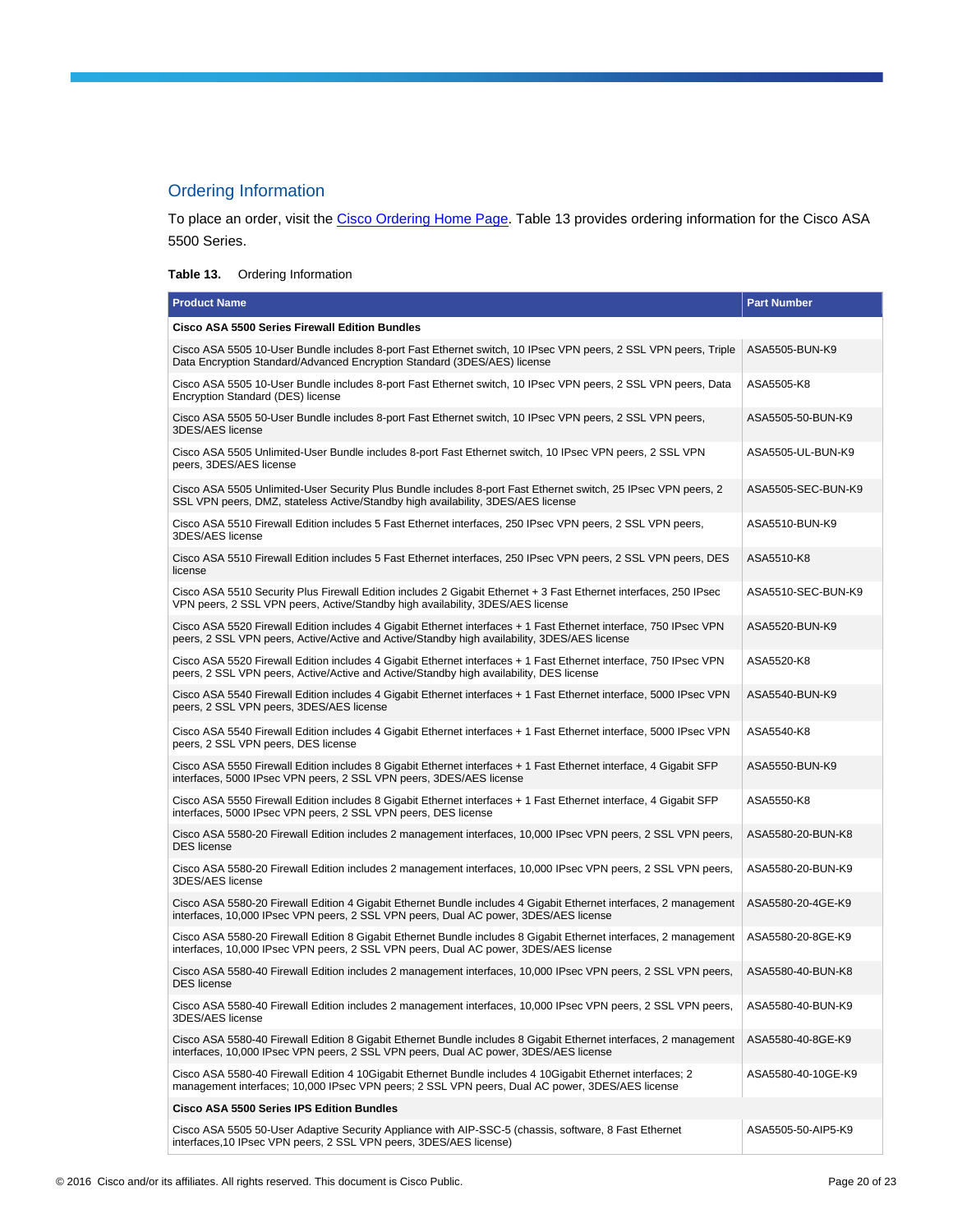| <b>Product Name</b>                                                                                                                                                                                                                                                     | <b>Part Number</b> |  |
|-------------------------------------------------------------------------------------------------------------------------------------------------------------------------------------------------------------------------------------------------------------------------|--------------------|--|
| Cisco ASA 5505 Unlimited-User Adaptive Security Appliance with Security Plus License and AIP-SSC-5 (chassis,<br>software, 8 Fast Ethernet interfaces, 25 IPsec VPN peers, 2 SSL VPN peers, DMZ support, stateless Active/Standby<br>high availability, 3DES/AES license | ASA5505-U-AIP5P-K9 |  |
| Cisco ASA 5510 IPS Edition includes AIP-SSM-10, firewall services, 250 IPsec VPN peers, 2 SSL VPN peers, 5 Fast<br><b>Ethernet interfaces</b>                                                                                                                           | ASA5510-AIP10-K9   |  |
| Cisco ASA 5510 Adaptive Security Appliance with Security Plus License and AIP-SSM-10 (chassis, software, 2)<br>Gigabit Ethernet interfaces, 3 Fast Ethernet interfaces, 250 IPsec VPN peers, 2 SSL VPN peers, Active/Active high<br>availability, 3DES/AES)             | ASA5510-AIP10SP-K9 |  |
| Cisco ASA 5510 Adaptive Security Appliance with Security Plus License and AIP-SSM-20 (chassis, software, 2)<br>Gigabit Ethernet interfaces, 3 Fast Ethernet interfaces, 250 IPsec VPN peers, 2 SSL VPN peers, Active/Active high<br>availability, 3DES/AES)             | ASA5510-AIP20SP-K9 |  |
| Cisco ASA 5520 IPS Edition includes AIP-SSM-10, firewall services, 750 IPsec VPN peers, 2 SSL VPN peers, 4<br>Gigabit Ethernet interfaces. 1 Fast Ethernet interface                                                                                                    | ASA5520-AIP10-K9   |  |
| Cisco ASA 5520 IPS Edition includes AIP-SSM-20, firewall services, 750 IPsec VPN peers, 2 SSL VPN peers, 4<br>Gigabit Ethernet interfaces, 1 Fast Ethernet interface                                                                                                    | ASA5520-AIP20-K9   |  |
| Cisco ASA 5520 IPS Edition includes AIP-SSM-40, firewall services, 750 IPsec VPN peers, 2 SSL VPN peers, 4<br>Gigabit Ethernet interfaces, 1 Fast Ethernet interface                                                                                                    | ASA5520-AIP40-K9   |  |
| Cisco ASA 5540 IPS Edition includes AIP-SSM-20, firewall services, 5000 IPsec VPN peers, 2 SSL VPN peers, 4<br>Gigabit Ethernet interfaces, 1 Fast Ethernet interface                                                                                                   | ASA5540-AIP20-K9   |  |
| Cisco ASA 5540 IPS Edition includes AIP-SSM-40, firewall services, 5000 IPsec VPN peers, 2 SSL VPN peers, 4<br>Gigabit Ethernet interfaces, 1 Fast Ethernet interface                                                                                                   | ASA5540-AIP40-K9   |  |
| <b>Cisco ASA 5500 Series Content Security Edition Bundles</b>                                                                                                                                                                                                           |                    |  |
| Cisco ASA 5510 Content Security Edition includes CSC-SSM-10, 50-user antivirus/anti-spyware with 1-year<br>subscription, firewall services, 250 IPsec VPN peers, 2 SSL VPN peers, 3 Fast Ethernet interfaces                                                            | ASA5510-CSC10-K9   |  |
| Cisco ASA 5510 Content Security Edition includes CSC-SSM-20, 500-user antivirus/anti-spyware with 1-year<br>subscription, firewall services, 250 IPsec VPN peers, 2 SSL VPN peers, 3 Fast Ethernet interfaces                                                           | ASA5510-CSC20-K9   |  |
| Cisco ASA 5520 Content Security Edition includes CSC-SSM-10, 50-user antivirus/anti-spyware with 1-year<br>subscription, firewall services, 750 IPsec VPN peers, 2 SSL VPN peers, 4 Gigabit Ethernet interfaces, 1 Fast<br>Ethernet interface                           | ASA5520-CSC10-K9   |  |
| Cisco ASA 5520 Content Security Edition includes CSC-SSM-20, 500-user antivirus/anti-spyware with 1-year<br>subscription, firewall services, 750 IPsec VPN peers, 2 SSL VPN peers, 4 Gigabit Ethernet interfaces, 1 Fast<br>Ethernet interface                          | ASA5520-CSC20-K9   |  |
| Cisco ASA 5500 Series SSL/IPsec VPN Edition Bundles                                                                                                                                                                                                                     |                    |  |
| Cisco ASA 5505 SSL/IPsec VPN Edition includes 10 IPsec VPN peers, 10 SSL VPN peers, 50 firewall users, 8-port<br>Fast Ethernet switch                                                                                                                                   | ASA5505-SSL10-K9   |  |
| Cisco ASA 5505 SSL/IPsec VPN Edition includes 25 IPsec VPN peers, 25 SSL VPN peers, 50 firewall users, 8-port<br><b>Fast Ethernet switch</b>                                                                                                                            | ASA5505-SSL25-K9   |  |
| Cisco ASA 5510 SSL/IPsec VPN Edition includes 250 IPsec VPN peers, 50 SSL VPN peers, firewall services, 3 Fast<br><b>Ethernet interfaces</b>                                                                                                                            | ASA5510-SSL50-K9   |  |
| Cisco ASA 5510 SSL/IPsec VPN Edition includes 250 IPsec VPN peers, 100 SSL VPN 100 peers, firewall services,<br>3 Fast Ethernet interfaces                                                                                                                              | ASA5510-SSL100-K9  |  |
| Cisco ASA 5510 SSL/IPsec VPN Edition includes 250 IPsec VPN peers, 250 SSL VPN peers, firewall services, 3<br><b>Fast Ethernet interfaces</b>                                                                                                                           | ASA5510-SSL250-K9  |  |
| Cisco ASA 5520 SSL/IPsec VPN Edition includes 750 IPsec VPN peers, 500 SSL VPN peers, firewall services, 4<br>Gigabit Ethernet interfaces, 1 Fast Ethernet interface                                                                                                    | ASA5520-SSL500-K9  |  |
| Cisco ASA 5540 SSL/IPsec VPN Edition includes 5000 IPsec VPN peers, 1000 SSL VPN peers, firewall services, 4<br>Gigabit Ethernet interfaces, 1 Fast Ethernet interface                                                                                                  | ASA5540-SSL1000-K9 |  |
| Cisco ASA 5540 SSL/IPsec VPN Edition includes 5000 IPsec VPN peers, 2500 SSL VPN peers, firewall services, 4<br>Gigabit Ethernet interfaces, 1 Fast Ethernet interface                                                                                                  | ASA5540-SSL2500-K9 |  |
| Cisco ASA 5550 SSL/IPsec VPN Edition includes 5000 IPsec VPN peers, 2500 SSL VPN peers, firewall services, 8<br>Gigabit Ethernet interfaces, 1 Fast Ethernet interface                                                                                                  | ASA5550-SSL2500-K9 |  |
| Cisco ASA 5550 SSL/IPsec VPN Edition includes 5000 IPsec VPN peers, 5000 SSL VPN peers, firewall services, 8<br>Gigabit Ethernet interfaces, 1 Fast Ethernet interface                                                                                                  | ASA5550-SSL5000-K9 |  |
| Cisco ASA 5580 SSL/IPsec VPN Edition includes 10,000 IPsec VPN peers, 10,000 SSL VPN peers, firewall<br>services, 4 Gigabit Ethernet interfaces, 2 management interfaces, Dual AC power, 3DES/AES license                                                               | ASA5580-20-10K-K9  |  |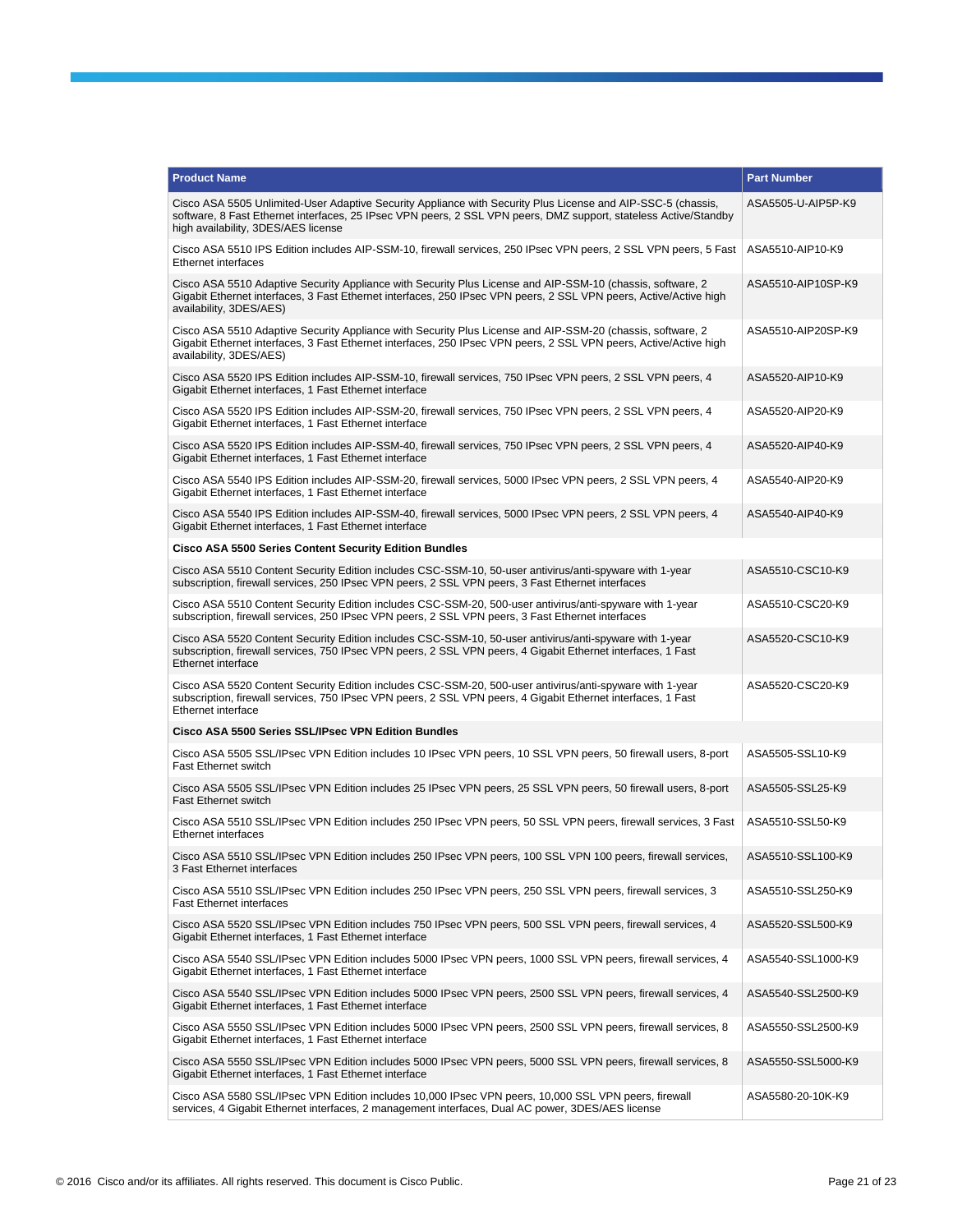| <b>Product Name</b>                                                                                                             | <b>Part Number</b> |  |
|---------------------------------------------------------------------------------------------------------------------------------|--------------------|--|
| <b>Security Services Modules</b>                                                                                                |                    |  |
| Cisco ASA 5500 Series Advanced Inspection and Prevention Security Services Card 5 (AIP SSC-5)                                   | ASA-SSC-AIP-5-K9=  |  |
| Cisco ASA Advanced Inspection and Prevention Security Services Module 10                                                        | ASA-SSM-AIP-10-K9= |  |
| Cisco ASA Advanced Inspection and Prevention Security Services Module 20                                                        | ASA-SSM-AIP-20-K9= |  |
| Cisco ASA 5500 Series Advanced Inspection and Prevention Security Services Module 40 (AIP SSM-40)                               | ASA-SSM-AIP-40-K9= |  |
| Cisco ASA Content Security and Control Security Services Module 10 with 50-user antivirus/anti-spyware, 1-year<br>subscription  | ASA-SSM-CSC-10-K9= |  |
| Cisco ASA Content Security and Control Security Services Module 20 with 500-user antivirus/anti-spyware, 1-year<br>subscription | ASA-SSM-CSC-20-K9= |  |
| Cisco ASA 4-Port Gigabit Ethernet Security Services Module                                                                      | $SSM-4GE=$         |  |
| Cisco ASA 5580 Series Interface Expansion Cards                                                                                 |                    |  |
| Cisco ASA 5580 4-port 10/100/1000 Ethernet interface card, RJ45                                                                 | ASA5580-4GE-CU=    |  |
| Cisco ASA 5580 4-port Gigabit Ethernet fiber interface card, SR, LC                                                             | ASA5580-4GE-FI=    |  |
| Cisco ASA 5580 2-port 10 Gigabit Ethernet fiber interface card, SR, LC                                                          | ASA5580-2X10GE-SR= |  |
| Cisco ASA 5500 Series Software                                                                                                  |                    |  |
| Cisco ASA Software one-time upgrade for nonsupport customers                                                                    | ASA-SW-UPGRADE=    |  |
| Cisco ASA 5500 Series Accessories                                                                                               |                    |  |
| Cisco ASA 5500 Series compact flash, 256 MB                                                                                     | ASA5500-CF-256MB=  |  |
| Cisco ASA 5500 Series compact flash, 512 MB                                                                                     | ASA5500-CF-512MB=  |  |
| Cisco ASA 180W AC power supply                                                                                                  | ASA-180W-PWR-AC=   |  |
| Gigabit Ethernet optical SFP connector, 1000BASE-SX short-wavelength transceiver                                                | GLC-SX-MM=         |  |
| Gigabit Ethernet optical SFP connector, 1000BASE-LX/LH long-wavelength/long-haul transceiver                                    | GLC-LH-SM=         |  |
| Cisco ASA 5580 Spare AC Power Supply                                                                                            | $ASA5580-PWR-AC=$  |  |
| Cisco ASA 5580 Spare Rail Kit                                                                                                   | $ASA5580-RAILS =$  |  |

#### To Download the Software

Visit th[e Cisco Software Center](https://software.cisco.com/download/navigator.html) to download Cisco ASA Software.

#### Service and Support

Cisco services help you protect your network investment, optimize network operations, and prepare your network for new applications to extend network intelligence and the power of your business.

Included in the "Operate" phase of the service lifecycle are Cisco Security Intellishield Alert Manager Service, Cisco SMARTnet<sup>®</sup>, Service Provider Base, and Cisco Services for IPS. These services are suitable for enterprise, commercial, and service provider customers.

Cisco Security Intellishield Alert Manager Service provides a customizable, web-based threat and vulnerability alert service that allows organizations to easily access timely, accurate, and credible information about potential vulnerabilities in their environment.

Cisco Services for IPS supports modules, platforms, and bundles of platforms and modules that feature IPS capabilities. Cisco SMARTnet and Service Provider Base support other products in this family.